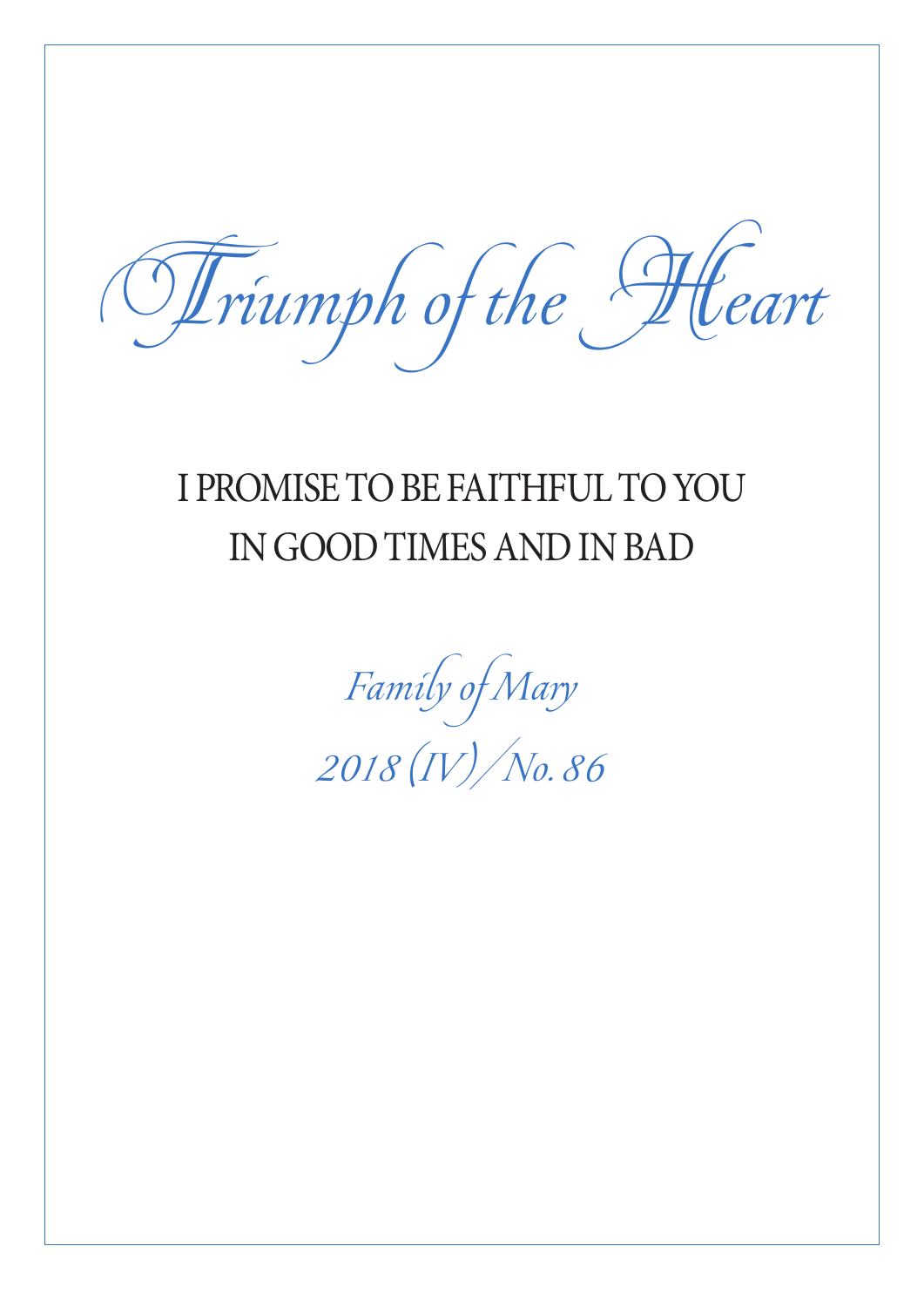"When a man and woman celebrate the Sacrament of Matrimony God as it were 'is mirrored' in them; he impresses in them his own features and the indelible character of his love."

Pope Francis, April 2, 2014

The Pelican's Love

*In 2003, Pope St. John Paul II beatified an ophthalmologist who embodied in an exemplary way that "love never fails", as taught in the First Letter to the Corinthians. Yet he was not alone! At the side of Hungarian-born Prince Ladislaus Batthyány-Strattmann (1870-1931) was a constant and wonderful support, his wife Maria Theresia. She shared with him all the joys and all the demands of marriage, family and career.*

Ladislaus was the seventh child of a longstanding Hungarian aristocrat family in Dunakiliti. Unfortunately, the parents of the cheery Laci, as they called him, were not models of a happy couple. He was eight years old when his father, Count Joseph of Batthyány, left their large family for another woman. Three years later, his beloved, deeply pious mother died, blind, from a kidney problem—a loss that made a deep impression on Ladislaus. His inclination to become a doctor in order to help others continued to grow within him.

Nevertheless, years passed without goals or purpose for the sensitive and yet hot-headed teenager. He had to switch high schools because of his mean pranks, and he did not know where to invest his interests and talents. Although he needed training to manage his future inheritance of numerous mansions and family possessions, he dropped his economics major. Slowly, but resolutely, Laci pursued his childhood dream of becoming a doctor. In 1896, the twenty-fiveyear-old moved to Vienna to study medicine. In what may be considered a final erroneous choice, Ladislaus had an illegitimate daughter through a fleeting affair. The future Blessed cared for her the rest of his life. Meanwhile, Ladislaus' sisters were seriously concerned about his erratic bachelorhood. They keenly tried to pair him in courtship with their South Tyrolian friend Countess Maria Theresia of Coreth. At first, Ladislaus did not want to hear anything about getting married, but then he finally "bit at the bait". Although Laci was still in medical school, the two fell in love and proceeded to the altar in Vienna, on November 10, 1898, after only three months of dating. It was the bride's twenty-fourth birthday.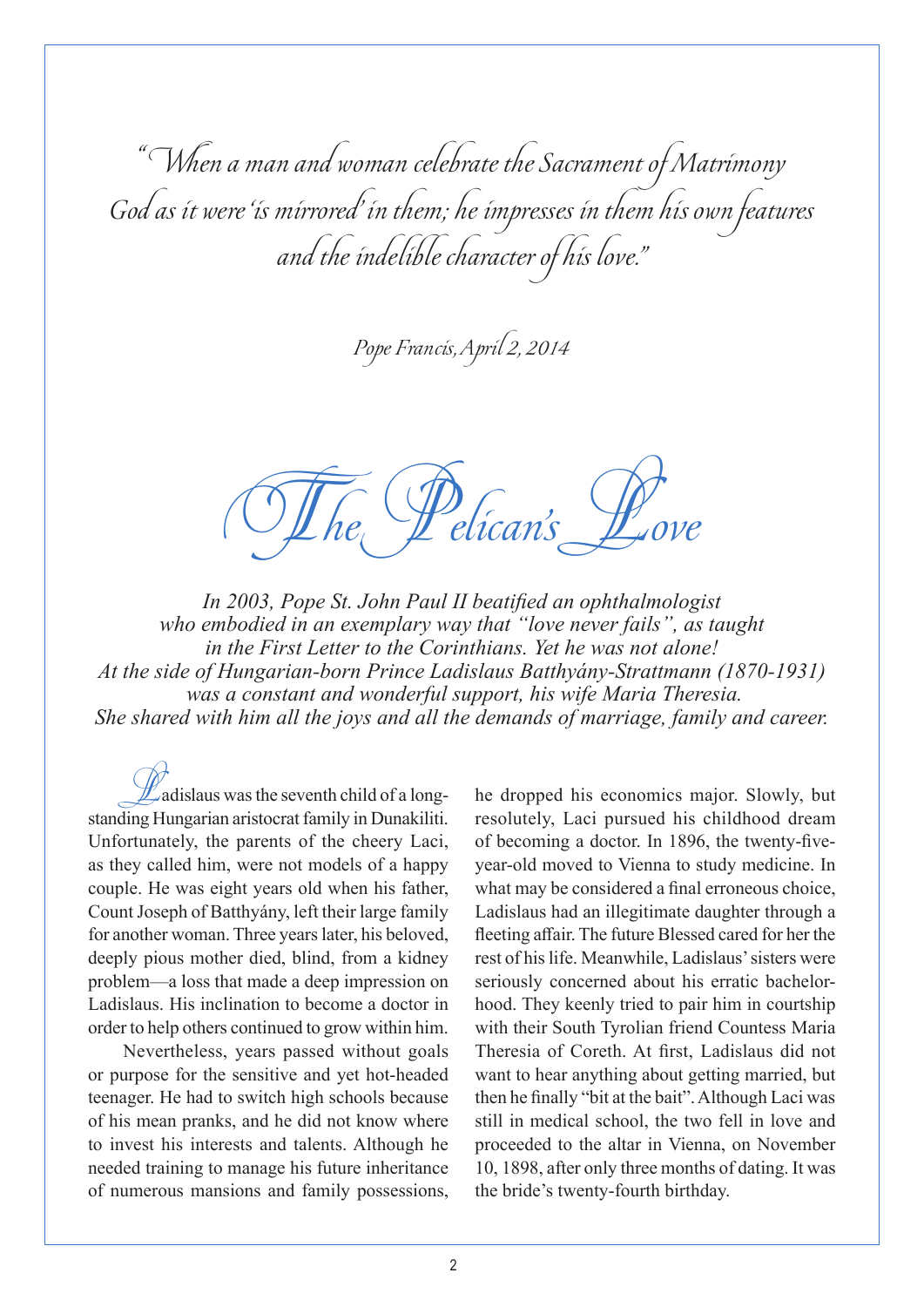## My children and my patients are my treasures

 $\widetilde{\Theta}$ eing married to the deeply faithful Maria Theresia, whom Laci lovingly called Misl, completely transformed him. After moving into the Kittsee mansion in Austria, the rebel soon became a conscientious, selfless and sensitive doctor and husband and, for the thirteen children whom God gave to the couple, a model father. Above all, a great love for God and neighbor blossomed in Count Ladislaus.

While nobility with much wealth, the Batthyanys centered their life around God and lived extremely modestly. They all assembled for Holy Mass each morning in the mansion chapel, just as they did each evening for the Rosary before dinner. It is true, Ladislaus led his family resolutely in the spiritual life, but they helped each other to live the turbulent daily life with God in sight. Yes, one could say that Ladislaus and Misl lived an ideal marriage and perfectly complemented one another. *"In a routine stroll back and forth through the mansion halls,"* they discussed everything concerning the family, especially

 $\frac{A}{A}$ s far as his medical practice was concerned, Dr. Batthyány always wanted to be a doctor for the poor; it was a special vocation which God had placed in his heart. Already in 1902, he built a private clinic with thirty beds on the Kittsee grounds, and he set it up with everything one would find in a big-city clinic. It was exceptional enough how he treated as many as eighty patients a day for free, but he often paid for their medicine and travel expenses as well. If a poor patient asked with embarrassment what he owed for his treatment, Ladislaus always answered friendly and humbly, *"Pray an Our Father for me."*

In the same way as he completely dedicated himself to the children, the young doctor also sacrificed himself for the sick. His best assistant and support thereby was Misl, but soon Laci's health could no longer keep pace with the ever-increasing stream of patients. So, in 1907, his wife cleverly "prescribed" a few weeks of family vacation in

regarding how to raise the children to be modest and ready for sacrifice. Rather than spoiling their children with extravagant gifts, they lavished them with heart-felt affection.

Although Ladislaus usually had time for the children only in the evening, he became a child himself in their presence and gave them the entirety of his love and the plentitude of his gifts: he baked fantastic cakes, played music and made ice cream, truffles and cologne with them. Ladislaus took a keen interest in the inner development of each one of his children.

Most of the time, Misl took the initiative for organizing the family. If the children did something wrong, they generally "feared" their mom more, but they felt safe and secure in the extraordinarily harmonic relationship between their parents and obeyed their every word throughout their lives. One of their governesses testified, *"I have never experienced anything close to such an intimate family relationship, a so loving atmosphere and an authentic cheerfulness."*

the south, and the thirty-six-year-old gratefully wrote, *"We love each other more each day. After nine years of marriage we are truly one body and soul."* Since they both wanted to take advantage of this break from the clinic to make a fresh start in their life and work, placed under the will of God, they decided during the joyful time in Nizza to make a general Confession. After doing so on Holy Saturday, they drove to the beach and solemnly threw their torn-up confessions from a hill into the ocean.

Ladislaus now specialized as an ophthalmologist and soon became known far and wide through his outstanding abilities as a respected eye surgeon. This obviously did not reduce his work load. During the First World War, the "Prince Doctor", as they now called him, also treated wounded soldiers.

*"The sick teach me to love God more, and I love God in the one who is sick. The sick*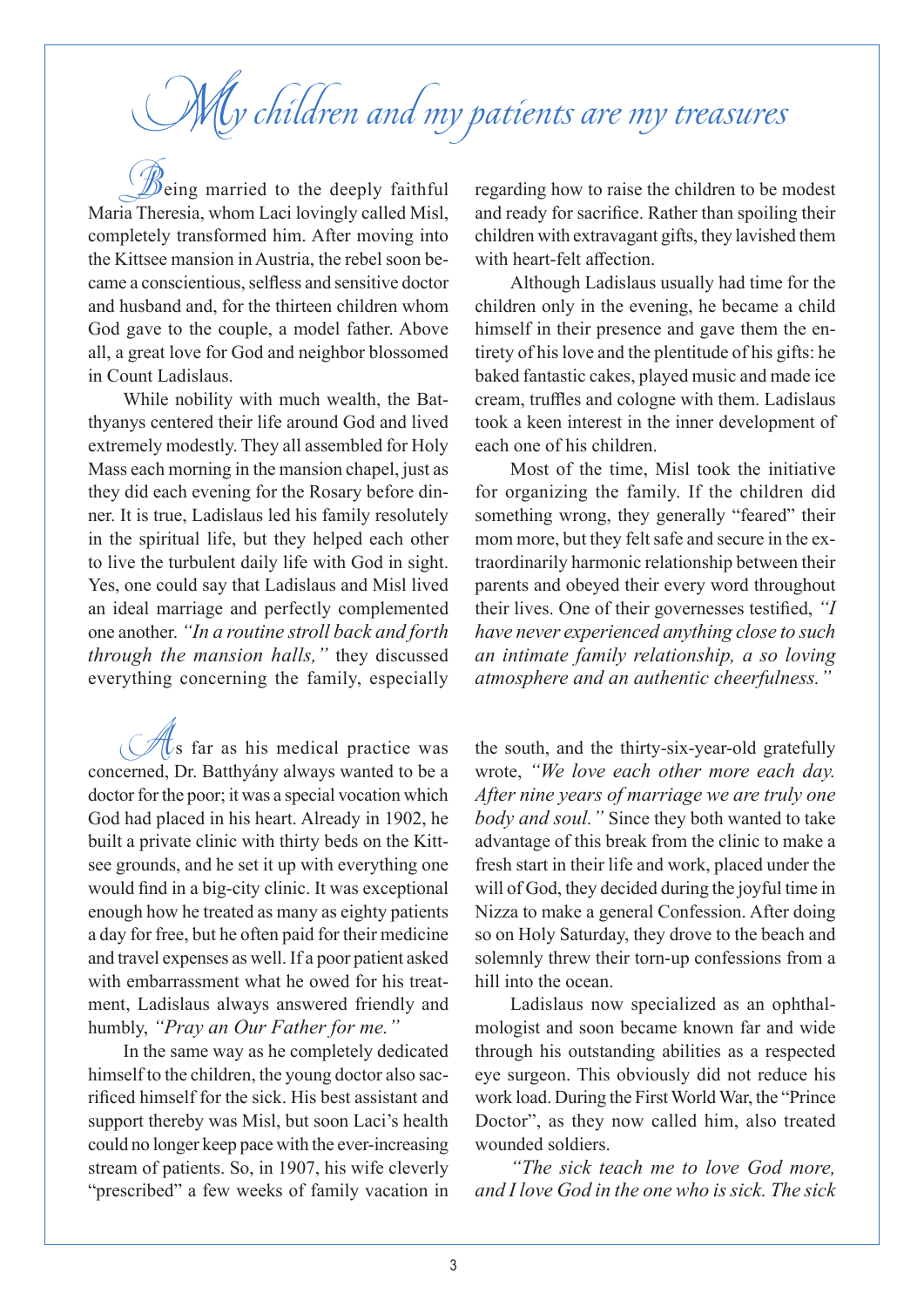*help me more than I help them! They pray for me and pile graces upon me and my family. … How often patients said to me, May God repay you! In heaven and on earth! And the many blessings have been and will be given by God!"*

In 1920, the family moved to their estate in Kormend, Hungary. Ladislaus set up a second hospital in a wing of the mansion and continued his blessed work. Just one year later, the prince had to face the sudden death of his oldest child, the talented and very pious twenty-one-year-old Ödön. It was a heavy trial.

As doctor and father, he stood by helplessly as his son died in inexpressible pain from a blocked intestine. Through Ödön's joy and pure desire to finally go to heaven, Ladislaus understood how suffering can draw us closer to God. The final admonition of their dying son, *"You all have to become better and better,"* shed more light on the married couple's true vocation; namely, they have to help one another on the way of perfection.

Ladislaus' favorite saint was Francis de Sales who, by nature, was choleric. The prince, who was inclined to a violent temper, imitated the saint's heroic struggle for goodness with such consistency that his family members and coworkers unanimously agreed that they had never experienced an impatient Dr. Batthyány. He often begged God, "If I could only be meeker!" One can rightly apply without amendment his spiritual testament about the loving manner toward patients, to his marriage and family: "We make big mistakes with impatience; we should leave any bad attitude at the door before entering the patient's room. Never show the patients that we do not have time for them."

Once, his sister Elizabeth asked, "Tell me, why did you specialize in optometry?" Ladislaus beautifully answered, "Because the eye is the mirror of the soul. When with God's help it is possible for me to help give someone back their sight, then I usually have influence on their soul because those who were blind and now see are so thankful."

The pelican's sacrifice

 $\mathbb{Z}$ his pain, which Ladislaus thankfully and trustingly accepted from God's hand, worked a second conversion in him, *"Whatever He wants; He is the best Father!".* The highest ideal of their lives radiated for him and his wife more clearly than ever before: the way of love from First Corinthians, chapter 13, was to become their measure in everything. The married couple harmonized perfectly in this greatest demand. If one of them was exhausted or at nerves' end with the often-difficult patients, one look and whispering the "magic word" was enough: *"'Corinthians', and then she and I knew what to do! Just as the sunlight makes everything shimmer, the rose blossom really turns into a rose and gold gives off its shine—so too the sense of the Letter to the Corinthians: Only through love will life be made beautiful."*

Ladislaus was profoundly aware that, with his medical abilities recognized throughout Europe, he was only a tool in God's hand. He started and finished his service to the sick before the Eucharistic Lord in the mansion chapel. Before every operation, he prayed with his patients, often on his knees, and invited them to entrust themselves to God's goodness; and then he gave a blessing in the sign of the cross on the spot he was to operate. In especially difficult cases, he pleaded in the night for a miracle for the patient and invited his family to pray with him. He truly counted on them and thanked the children in the evening for their successful cooperation.

In Spring 1926, Ladislaus felt that his strength was waning. When the fifty-six-year-old coughed up blood, he was ready to place everything in God's hands. *"My good Misl was really worried. Whatever God wants … He kept me in His grace; surrounded by the most loving family; a good, pious wife and a job in which I had the opportunity to help thousands of people to see the light of day again."* Ladislaus understood clearly that the suffering Lord now wanted to become present in him, the doctor, and unite Himself to him. From this time on, Ladislaus received an even deeper grace of prayer: *"For my wife and children so that everyone, everyone*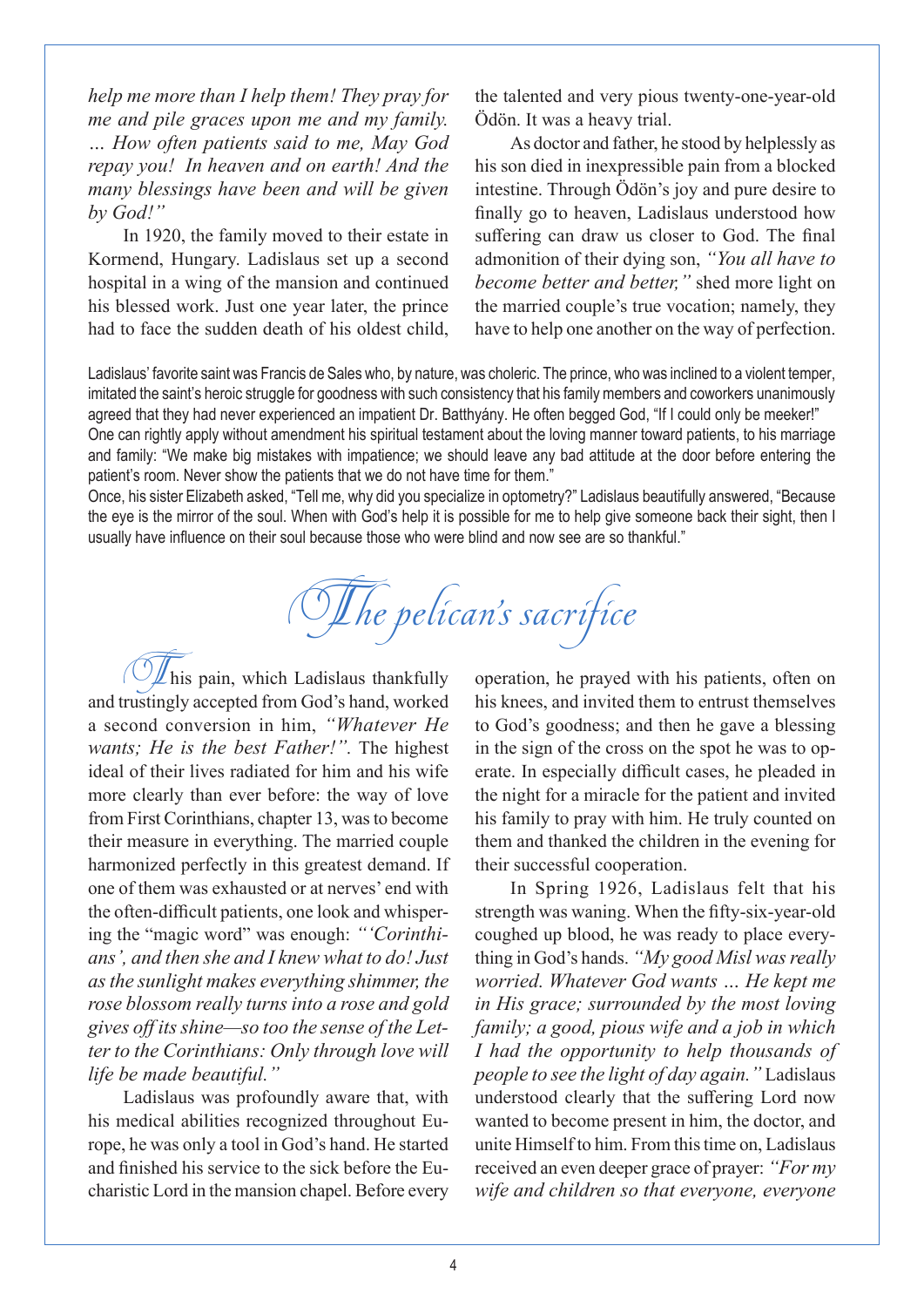## *becomes holy, for the sick."*

Ever weaker, Dr. Batthyány continued to work selflessly for the next two and a half years with an ever-increasing stream of patients and seemed to be at the high point of his creativity until he was diagnosed with bladder cancer late in the summer of 1929. An intervention at the hospital in Vienna came a little too late. Ladislaus suffered tremendously painful cramps, as many as thirteen a day. Nevertheless, he radiated peace from the depths of his soul.

In order to be close to him, the family moved back into the Kittsee mansion. Misl or one of the children was always with him. In this time, his wife also became very sick and had to undergo surgery in Germany. Before she left, he wrote to her, *"God bless you, my dear little heart; He is with us."* How much the two of them were one heart and soul was so obvious at that time since, in spite of the great distance between them, they simultaneously suffered heart failure.

Amidst sheer intolerable pains, Laci faithfully prayed his Marian breviary until the end during these fourteen months of his way of the Cross. Misl and his children were with him on January 22, 1931. As they always had, they still prayed the Rosary together in the evening at 7:15; afterwards he lost consciousness and went quietly to God. The day before he had asked his loved ones, *"Carry me out on the balcony, so that I can shout out to the world how good our dear God is!"*

Translated from: Josef Dirnbeck, Geöffnete Augen. Ladislaus Batthyány-Strattmann und sein Leben als "Arzt der Armen", Stadtpfarre und Franziskanerkloster Güssing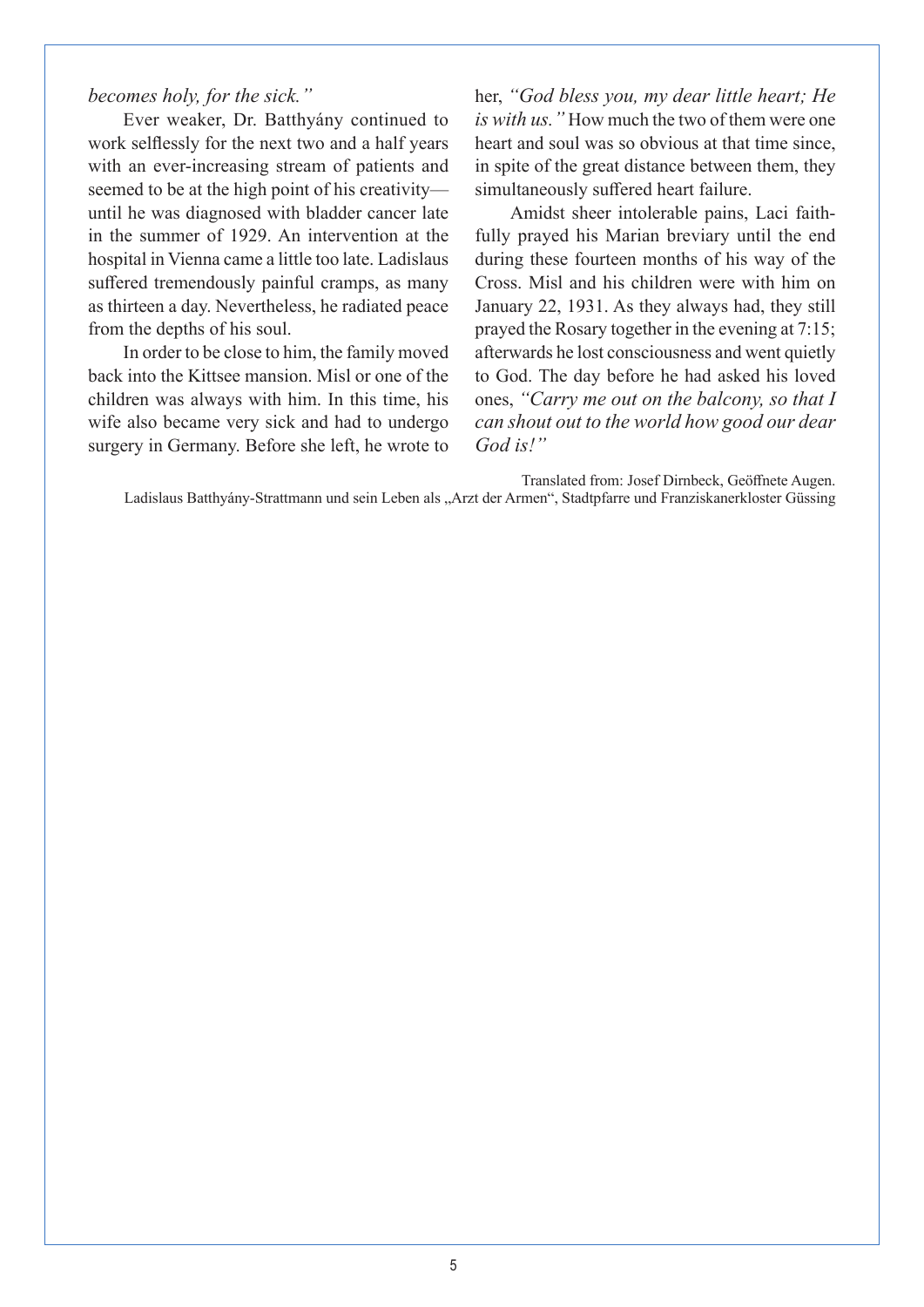ope of the  $\backslash$ 

*If there is a great intercessor in heaven for married couples and families, then it is certainly Pope St. John Paul II. There was nothing so close to his heart as the sanctification of the youth, marriage and families, which he described as a "vital cell of society". The "Totus Tuus Pope" who could just as easily go down in history as the "Pope of Mercy" or the "Pope of Fatima", said of himself one morning at breakfast in Castle Gandolfo, "I do not know if history will remember this pope; I doubt it. But if it does, then I want to be remembered as the Pope of the Family."*

arol Wojtyla was already known to the younger generation for his friendly confidentiality as a chaplain and young ethics professor. Whether in the parish, lecture hall or on vacation; on camping trips or beautiful outings to the lakes; hiking or skiing in the mountains; everywhere people listened to Karol with great interest and asked questions when he spoke directly about sexuality, love and marriage—something completely new for Polish priests back then.

*"As pastor, I have prepared a lot of young people for marriage. Being a priest never distanced me from them—on the contrary! It brought me closer to them and helped me understand them better. … I blessed their marriages, I shared in their joy as young parents, I baptized their children which came into the world. They trusted me, and we spoke openly about all their problems."*

Shortly after his election to the papacy, John Paul II began to speak in 129 catecheses about the meaning of the body, sexuality and marital love, about the dignity and value of human life, about

his "Theology of the Body". In the end, this Holy Father wrote and spoke more about marriage and family during his pontificate than all of his predecessors combined!

uring his visits around the world, during his audiences and personal encounters, this Pope had a special charisma of turning especially to young couples who, fascinated by his radiance and fatherly love, felt strengthened. His encouraging words applied to many of them: *"You cannot test living; you cannot test dying. You cannot test loving nor test only accepting someone for a while. … To set out on the path of a vocation for married life means learning bridal love, day by day, year by year: the love which embraces soul and body; the love which is patient and good, which doesn't seek its own advantage … and does not bear a grudge; the love which 'rejoices with the truth'; the love which 'endures all things'. You have to find your way to this love if your future marriage is to endure the test of a lifetime."*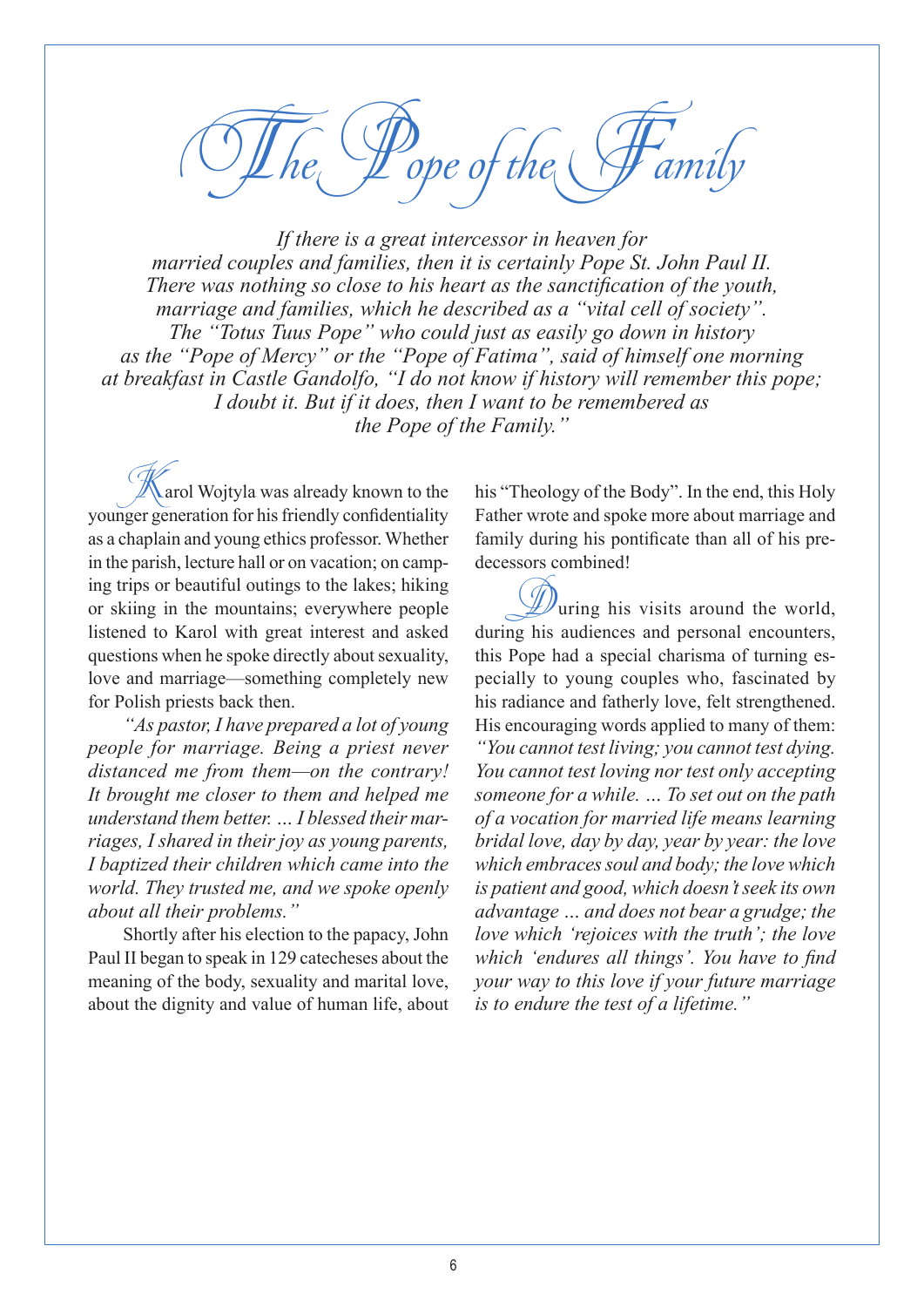Best Friends for Life

*There are amazing love stories which lead more or less romantically to a happy marriage. Yet rarely did a holy pope play such an essential role as in the case of the Slovak couple Mirko and Lenka Očenáš.*

In Kriváň, Slovakia, not far from our Motherhouse, we sisters met the successful businessman and wholesale flower dealer and his nice wife in their shop where we usually go to buy flowers and plants for our churches and chapels. From this encounter, a deep, beautiful friendship has grown and closely unites us personally and spiritually to Mirko, Lenka and their three children. During a visit to the Motherhouse, the Očenáš couple told us how God brought them together or, better said, how Pope St. John Paul II, whom they greatly revere, "united" them.

They became good friends in middle school, where they were classmates. They talked a lot together and always saw eye-to-eye. But that was it. After graduation, they each went their own way. Mirko, a smart guy who his classmates deemed would one day have a dream job, decided already in his childhood, "I want to be rich someday." Yet, it did not look like that from the beginning. He worked in his mom's shop, taking care of the accounting and specializing with great interest in the flower trade. Nobody understood why he pursued this "crazy idea" instead of doing something "re-

 $\lambda$  he next thing you know, the two nineteen-year-olds, the youngest in the group, were sitting in the pilgrim bus to Rome. At St. Peter's Square, the tour director advised everybody, *"If you want to go to the Pope's Holy Mass in the basilica, you're gonna have to push your way in."* He did not have to say it twice to the Slovak pilgrims who, after the fall of the Iron Curtain, were finally allowed to travel ally promising" like working his way up in his father's lumber company. One of his relatives even said, *"The whole family is ashamed of you!"*

Lenka, who wanted to go to college and study economics, was not accepted, as was the case for Mirko. So, just like him, she did bookkeeping until she was offered a very good job at a bank. Lenka had a boyfriend who was a professional skier and Mirko a girlfriend who did not believe in God.

That was the situation in 1996, when they had an unexpected reunion. Mirko's brother and his wife had to cancel their plans for a pilgrimage to Rome, so Mirko jumped in for them. Since he knew from their many talks that Lenka was open to the faith, he spontaneously called her and asked if she wanted to go along. It is true, Lenka had always been impressed by Mirko's lively Faith, something she never received at home. Her father was a teacher during the Communist regime, and so the family was not allowed to go to church. She often had the silent wish though, to experience God working in her life. As a result, Lenka joyfully agreed, and, as if through a miracle, she was able to take the week off of work.

outside the country and had come to the Eternal City with great enthusiasm. The mob scene was so embarrassing to Lenka and Mirko that they decided to stay outside alone on the steps in front of the basilica.

Suddenly, a Vatican security guard came over to them and told them to follow him. He led them through side corridors to the very front of Bernini's baldachin inside St. Peter's. He left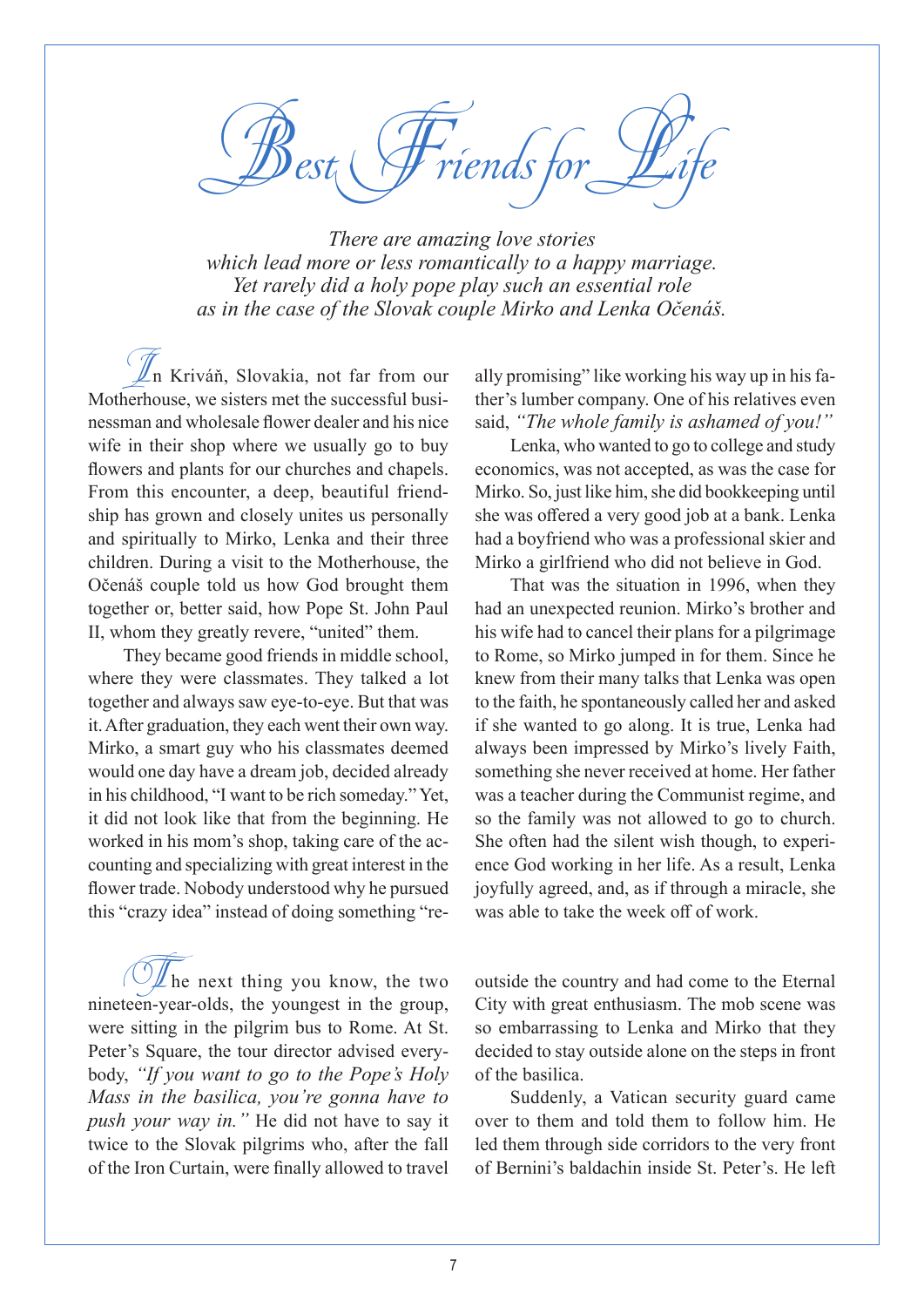them standing there saying, *"Wait here!"* At that moment, Mirko and Lenka saw a door open on the side and Pope John Paul II walked in. He quickly walked past several pilgrims and stopped in front of the two young Slovaks.

He talked to them for quite a long time, asking in Slovak their names and from where they came. It was a very strong spiritual experience, especially for Lenka, who clearly felt what a charismatic personality she had before her. At the end, the Holy Father leaned over to Mirko and whispered something in his ear. Despite Lenka's insistence, however, Mirko did not want to betray what the Pope had said to him.

**Mirko:** That's how it was. What I did not want to repeat was that the Holy Father had said to me, *"I bless your marriage."*

I did not even want to consider it and thought, *"What marriage? Not in a million years! She has a boyfriend and I a girlfriend. Of course, he sees two young people in front of him and thinks they belong together, and he blesses their marriage."* So, at first, I did not give much thought to John Paul II's words and his "papal marital blessing". Honestly, I could not even imagine something like that with Lenka back then. We were both with someone else; and, although we knew each other well, she was not really my type. I, actually, was not hers either.

So, we returned home after the pilgrimage. We stayed in touch, but we continued to live our own lives like we had until then. I was poor and had to work hard. Lenka, on the other hand, had quite a bit of money. When it came to relationships, however, she had no luck. From time to time, she entrusted her problems to me, that her boyfriend, the professional skier whom she had always swooned over before, now dedicated himself only to his athletic career.

I felt sorry for Lenka, and so I started bringing her flowers on her birthday and patron saint's day—merely out of compassion! But then Lenka also showed me compassion and above all trust: When I needed a larger sum of money to build up my business, I went to visit her at the bank. Without hesitation, she immediately responded, *"I'll lend you the money."*

*"Okay,"* I responded, *"but what if I cannot pay it back?"*

*"If you can't, you can't,"* she ended the discussion with a smile and sent me the money the next day. In a situation where someone normally expects a thousand guarantees, Lenka simply trusted me and acted accordingly. She has been that way to this day!

**Lenka:** When I look back at our friendship, a deeper relationship developed on its own when Mirko started bringing me beautiful bouquets more frequently, even when I didn't have something to celebrate. Although in Rome I could not hear the words of Pope John Paul II, who in the meantime has been canonized, I am thankfully convinced today: The marital blessing he gave back then, which Mirko finally told me about, was not by chance! This blessing was clearly a foundation, at the beginning of our marital union! It became precious to us and has a deep meaning for our happiness as a couple.

**Mirko:** When just being friends turned into something more, we decided to continue our lives together. It was not in the style of a Hollywood love story. There were no huge emotional manifestations, but to this day we have treasured growing in everything together, especially in Faith. Already when we started planning our wedding, we agreed that love is not only some great feeling. Nor is love just sharing a table and a bed. God is absolutely necessary for a harmonic relationship. And so, I wanted us to start praying together right away every day, regularly, the Liturgy of the Hours!

**Lenka:** I wasn't used to that. My family only prayed together at Christmas. But I was happy to learn and to understand the mysteries of the faith. God helped us to find our way to Him more deeply through the Family of Mary. Retreats, homilies, spending time with Fr. Paul, Mother Agnes, the priests and the sisters in the Motherhouse all made an impression on our spiritual life and opened for us the beauty of meditating on the Rosary.

**Mirko:** Yes, we want to consciously live the Faith with our children in everyday life and to give wit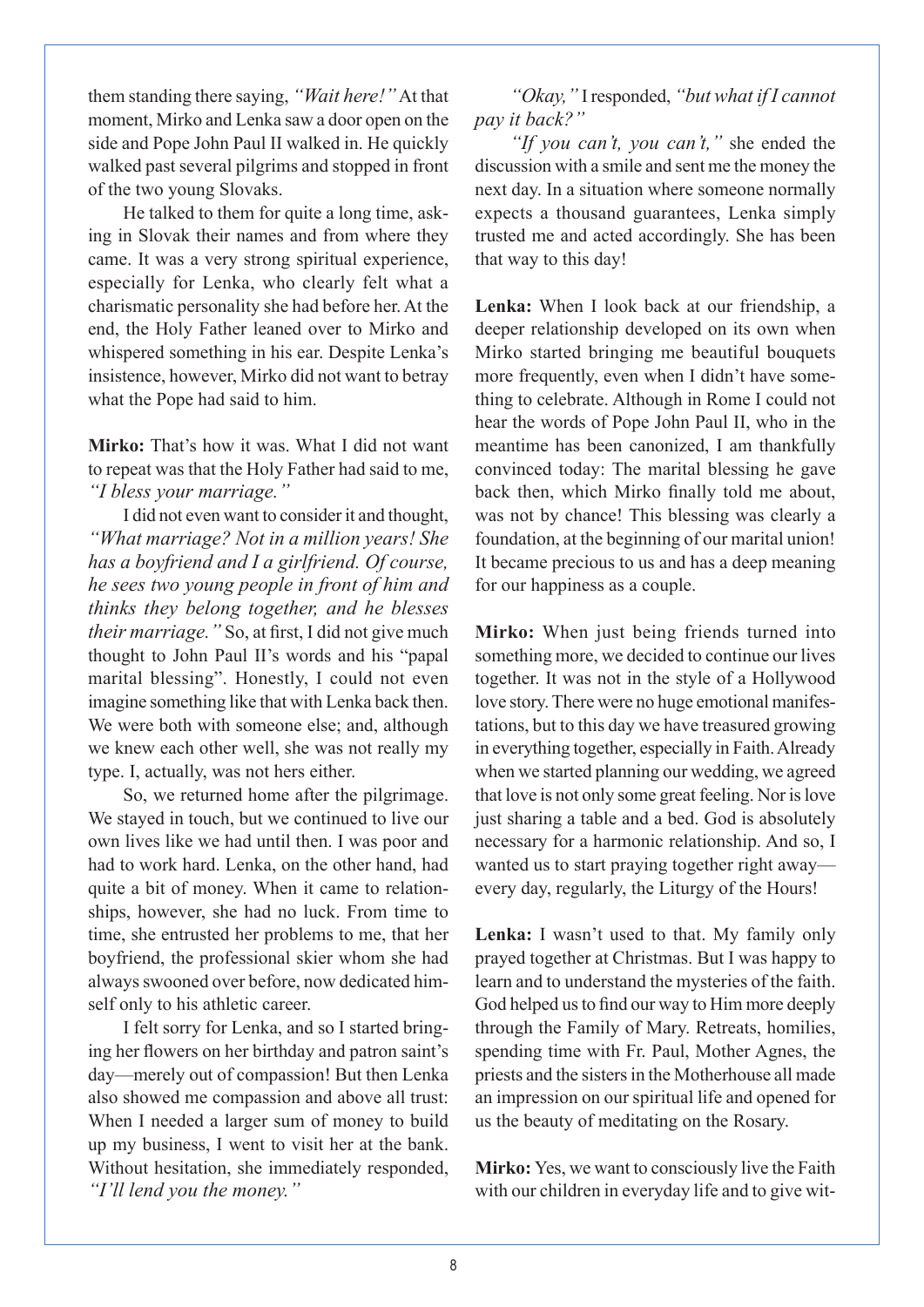ness to being Christians in our circle of wealthy business partners and managers.

**Lenka:** The most important thing in our marriage is our mutual trust. Mirko travels a lot for business and is often surrounded by women at his job. Our trust, the deep awareness of our love, is what really makes marriage so beautiful.

**Mirko:** Since Lenka and I work in the same shop all day, we have a lot to talk about in the evening. We often speak for hours, just like best friends. And we really are! We need this time to share everything with each other. That is how we make sure our marriage remains fresh.

**Lenka:** We know each other through and through with our strengths and weaknesses: how the

other one sees things, what moves him, why he reacts the way he does, the real reason for his impatience… Sure, we have different opinions and ideas sometimes; that's normal! That can be resolved. Sometimes one gives in, the next time the other.

**Mirko:** The inner and outer challenges remain. But we have often experienced that if we let the Lord be involved, He can show us how He takes care of us.

**Lenka:** Most of the time, God makes use of people, as He did back then with Pope John Paul II. Looking back, I see this encounter as a great grace, as a special expression of Jesus' love for us; and for sure the Holy Pope keeps blessing us from heaven!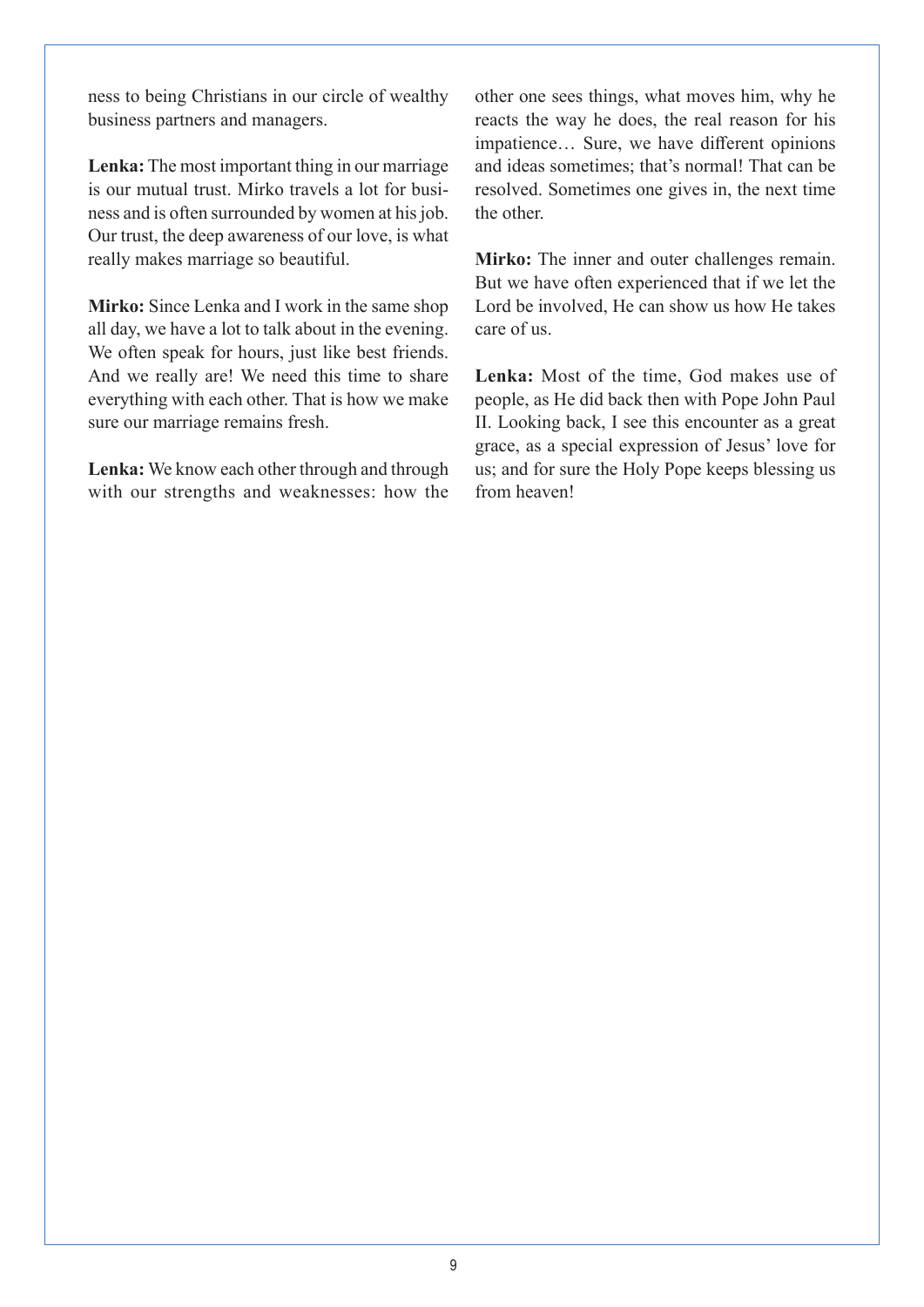The Power of Tender Love

*Rina and Michael Albergo from Pescara, on the Adriatic Coast of Italy, have been married for twenty-three years. They live their marriage in such an exemplary way that all four of their sons admit, "One day, I want to be like my father." They shared with us how they became such a happy married couple.*

**Michael:** I was twenty-eight years old when I fell in love with Rina. On my way to Holy Mass, I saw her on the steps of the church speaking to the priest, and intuitively I knew that she had to be the one for whom I had been praying a Hail Mary and a prayer to my guardian angel every day for years.

**Rina:** I was just nineteen and was not in a hurry to find a husband. I liked Michael a lot, but I also felt that there were still some things which needed healing in him from a previous relationship. Since I also prayed every day for my future husband, I calmly left everything in God's hands.

**Michael:** We were engaged for four years, and I couldn't wait to finally marry my Rina because we had been living chastely before marriage, "like in the old days". When we made our marital vows on a sunny September morning in 1993, we were sure that our love would last forever. But that was not the case.

**Rina:** I became pregnant on our honeymoon. Michael, who picked up the test results from the gynecologist, was overjoyed and came home with a huge bouquet of roses.

When I heard my son's heart beat for the first time, it was the most emotional experience of my life. Then our second son came, and I suddenly felt the challenge of being a mother. Michael also had a lot of problems to take care of at the law firm. Under these heavy demands, our limits began to show more and more, and there were frequent disagreements between us.

**Michael:** Each of us was disappointed in our own way because we could not fulfill one another's expectations. We spoke the same language, but we did not understand each other. We reproached one another in our hearts and with our words because both wanted to see our own way. It can go so far that one even doubts whether he made the right decision about the person he chose to marry. And that after twelve years of marriage! Since other friends with families were having similar struggles, we accepted our lot, even though we had envisioned a completely different, joyful family. We still went to church on Sunday and prayed as well, but the love and happiness we so desired was missing.

**Rina:** Actually, each one of us was good at what we did. Michael went to work and took care of many things; I ran the house and took care of the children, but we were not united. I criticized him when he came home from work and did not immediately pay full attention to all the problems I had with the children. Our lack of unity became more apparent when each one of us started looking for our own time and doing something with our own friends. Michael went and played tennis, and I went out with my friends. This all seemed "normal". The children demanded a lot of us, and so we blamed them for the lack of intimacy in our relationship.

**Michael:** Our first step was to recognize that it is not enough that each go his own way of Faith. We wanted to find a way together. Therefore, we made a family pilgrimage to Medjugorje in 2005. This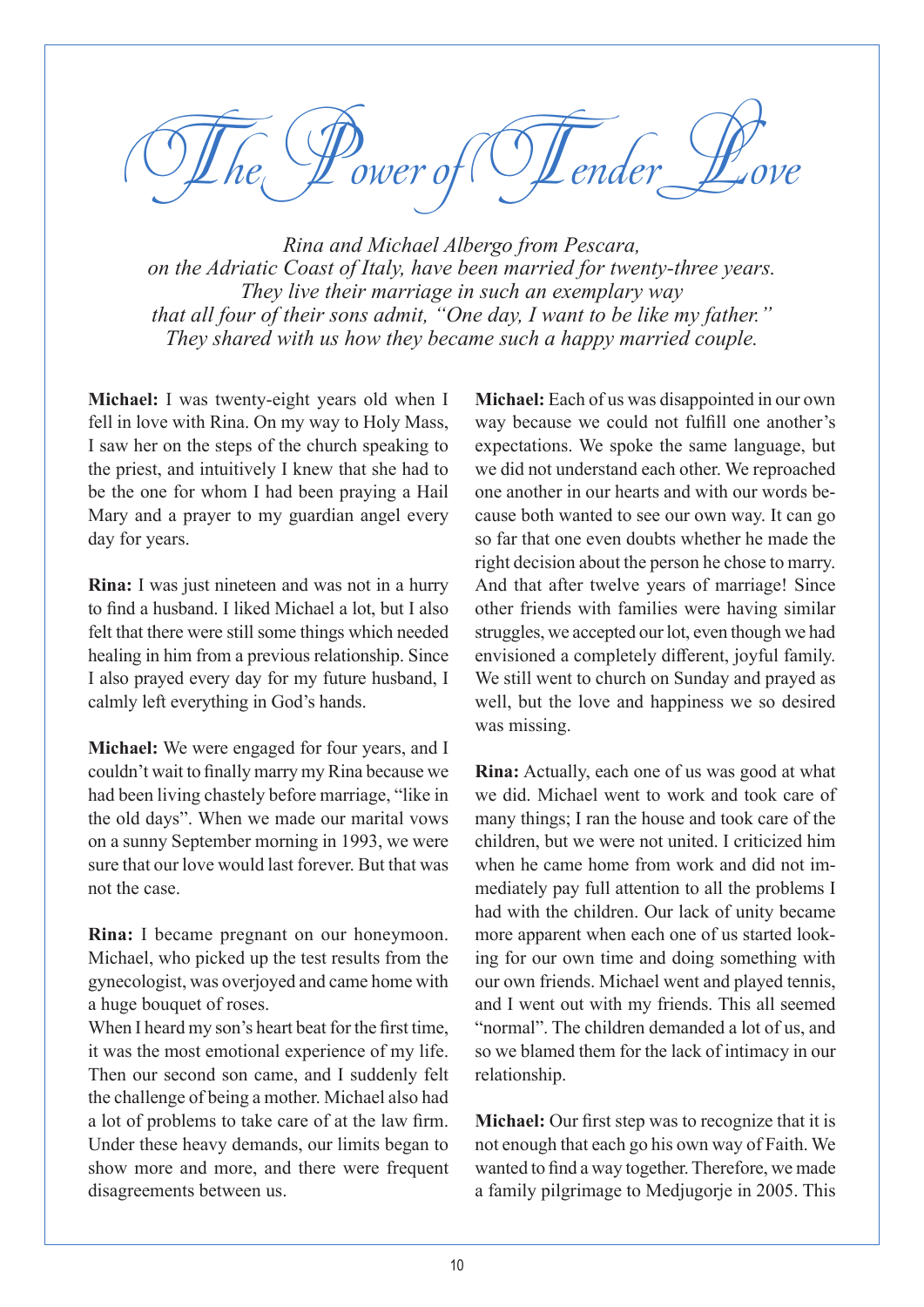changed our lives. Through Divine Providence, we met the Family of Mary and asked Fr. Aleandro to accompany us spiritually. He introduced us to Fr. Carlo Rocchetta, who had quit his career as a theology professor at the Pontifical Gregorian University in order to help troubled engaged and married couples to discover and live the beauty of sacramental marriage. Thanks to the help of these two priests, we have a very happy marriage today and would like to advise all couples who are in a similar situation to which we were in: don't be satisfied with living alongside one another. The love which your hearts desire exists and is livable, even if it requires a little bit of effort.

A few bits of advice which have helped us, we gladly pass along to you.

**Rina:** Fr. Aleandro recognized our problem, which needed to be removed like a cancerous growth so that it would not spread and completely extinguish our love. First of all, he explained to us that the majority of our "not understanding one another" was due to the differences between man and woman and not necessarily faulty behavior. We learned to see our differences as man and woman as a richness to be treasured, through which we complement one another, and not something strange leading to division.

**Michael:** In my job as a judge, I am used to solving the problems which people present to me. When Rina told me her problems with the children, etc. in the evening, I wanted to come to the point as quickly as possible in order to find the solution and close the case. But I have learned that women think differently than men. Rina gives a detailed description of a situation. If she brought up a problem, then she did not necessarily expect an answer or a solution.

Just being able to share her feelings or her thoughts with me often gave her the solution or the strength to further endure difficult situations because she no longer felt alone with the problem. I learned to listen to Rina with love, without trying to force it into my timeframe. That was very important for us because when the language of our communication was unsuccessful, it carried over into our body language and our sexuality. When we understood one another again more deeply in words, it also changed the language of our intimacy to a much greater harmony and fulfillment.

**Rina:** It angered me when Michael came home from work and didn't immediately react to my temperamental tirade or just sat down in front of the television. I felt like I wasn't taken seriously and thought that he wasn't interested in me. We learned from Fr. Rocchetta that a man's mind needs time to unwind, especially at the end of a tough day. Since I started giving Michael this half an hour time out, he has become a wonderful father and husband for us. After he has taken a little break, he is wholly there for his family. Additionally, I try not to go into too many details when explaining something—but I am not always successful.

Michael often seemed to me silent, nearly absent, when something was bothering him, and he didn't want to speak to me about it either. I interpreted this as mistrust until I thankfully understood from Fr. Rocchetta that Michael's silence isn't a lack of trust, but often simply the way that men deal with problems. He wanted to do it alone.

**Michael:** Our priests explained to us, what makes up a Christian marriage is that there has to be room for God. Only when we look to Him will we be able to overcome our limits and give the other one the love which we receive from Jesus through the sacraments and prayer.

It is a married couple's vocation to become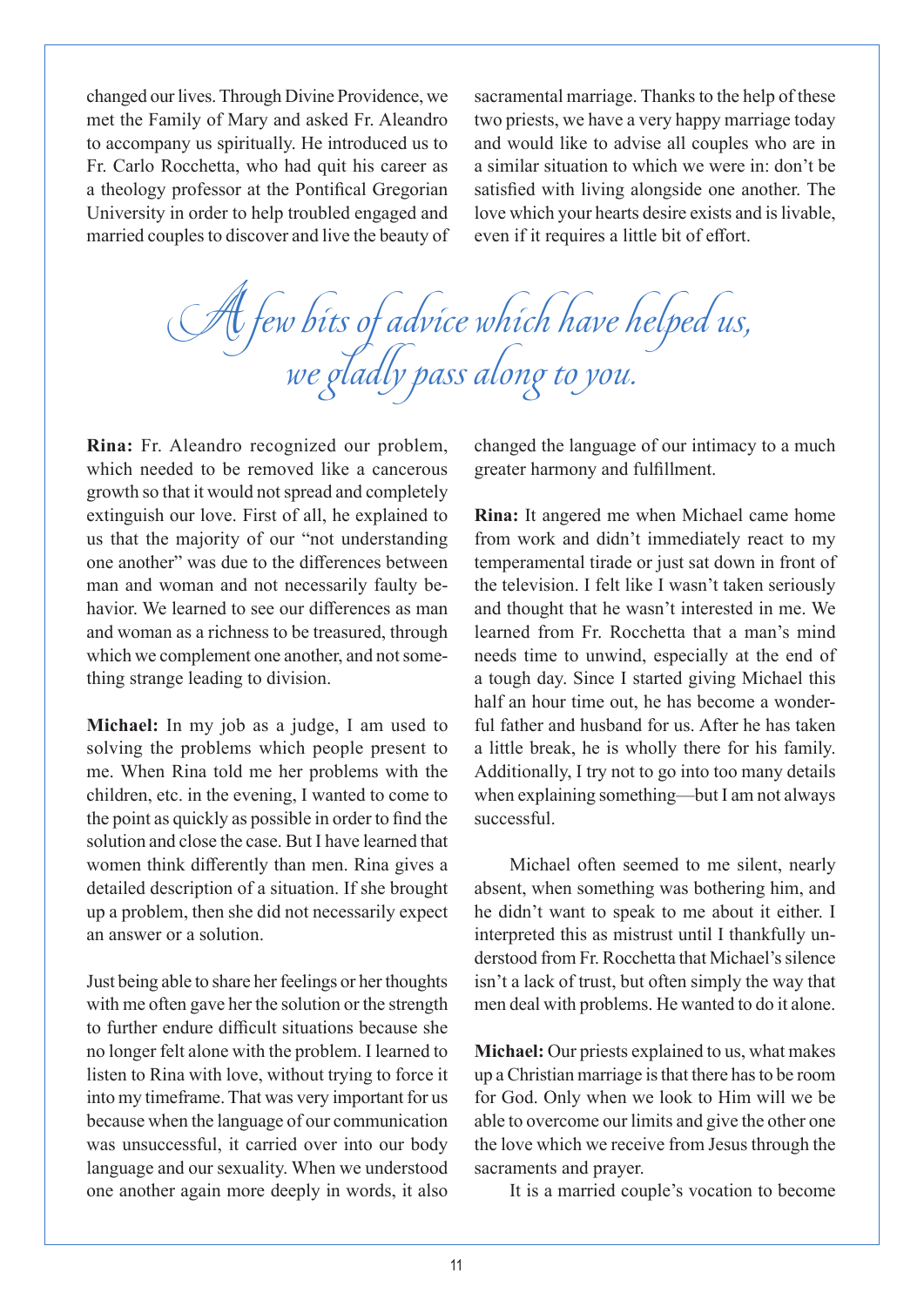an earthly reflection of the Most Holy Trinity by giving themselves to one another without reservation, accepting each other and sharing everything. Fr. Rocchetta showed us a way to live this, even though we are sinners: passing on God's tender love for us and making it visible in every situation.

We know from psychology that a child who receives a lot of tenderness can develop well, whereas a lack of tender love causes permanent damage. As adults, we also know that when somebody comes to us with sincere, humble love, we can more readily show our good side too.

Tender love doesn't have anything to do with sentimentality. It is a power which goes forth from a firm decision to forget one's self and reach out to the other. It may be an inner death when our feelings don't play along and I have to overcome my ego. Tender love feels responsible for the other and doesn't leave him on his own. Above all, it is quick to forgive and doesn't bear a grudge. For that, one needs prayer and the sacraments. Tender love makes us creative; it thinks about ways to make the other person happy. I often go shopping with Rina, for example. I really have the desire to share this chore with her, to help her and to show my love to her by doing so. It is also simply time spent together.

**Rina:** The goal of Christian marriage is the *"we"*. To discover that my spouse is not an obstacle to my freedom and my joy was a new beginning for us. "I" and "you" have to become "we" amidst difficulties but also in the certainty that God's grace is poured into both of our lives. If one stops thinking, "What makes *me* happy, what do *I* want," and rather asks, "What makes *us* happy, what do *we* need?", then the first "child" is born in the marriage. When I ask myself, "How can I make Michael happy?", then I am on the right path.

We have also discovered that our differences of opinion are something positive. Different points of view, which formerly quickly led to a fight, we now consider a richness. We have learned to let the other one speak his peace and to listen with an open heart without immediately casting it aside because I think differently. When people listen to one another and choose the right words in a conversation, they can reach very good decisions together.

Fr. Rocchetta encourages all couples to find an hour during the week in which they can undertake something together, just the two of them, and thereby make time and space to speak with one another. We were able to arrange it that Michael takes off work Tuesday mornings. We go to church together and then do something like ride our bikes or go for a walk on the beach which is just a few yards from our house.

**Michael:** A woman wants to be loved, a man wants to be appreciated! A woman needs personal attention and respect. Therefore, it is important, for example, that a husband doesn't overlook that his wife is wearing a new dress or has just returned from the salon. To then make the comment, *"And what did it cost?",* is offensive to a woman.

For men, it is similar when his wife doesn't recognize his success at work or if he drives the wrong way and she comments, *"I knew it. It's always the same; you can't find the way."* In this case the man hopes that his failure will be overlooked and the woman helps him by standing by him and saying, *"It doesn't matter, we'll find the way."* Rina and I have been able to change a lot in our relationship, but there are still mistakes we continue to make. In these situations, it is good when the other one says, *"You're not really like that. It just happened to you, but I know you better."*

This gives the other person an enormous strength to change, because it is true. We try to pray the Rosary every day in our family, even when only some of the children pray with us. Since we were in Medjugorje, Rina and I have also decided to fast, something that isn't always easy. We draw a lot of strength from the sacraments. Rina goes to Holy Mass every day, and I go when it is possible with work. Rina has often motivated me to go again to Confession when she herself returns from Confession full of light.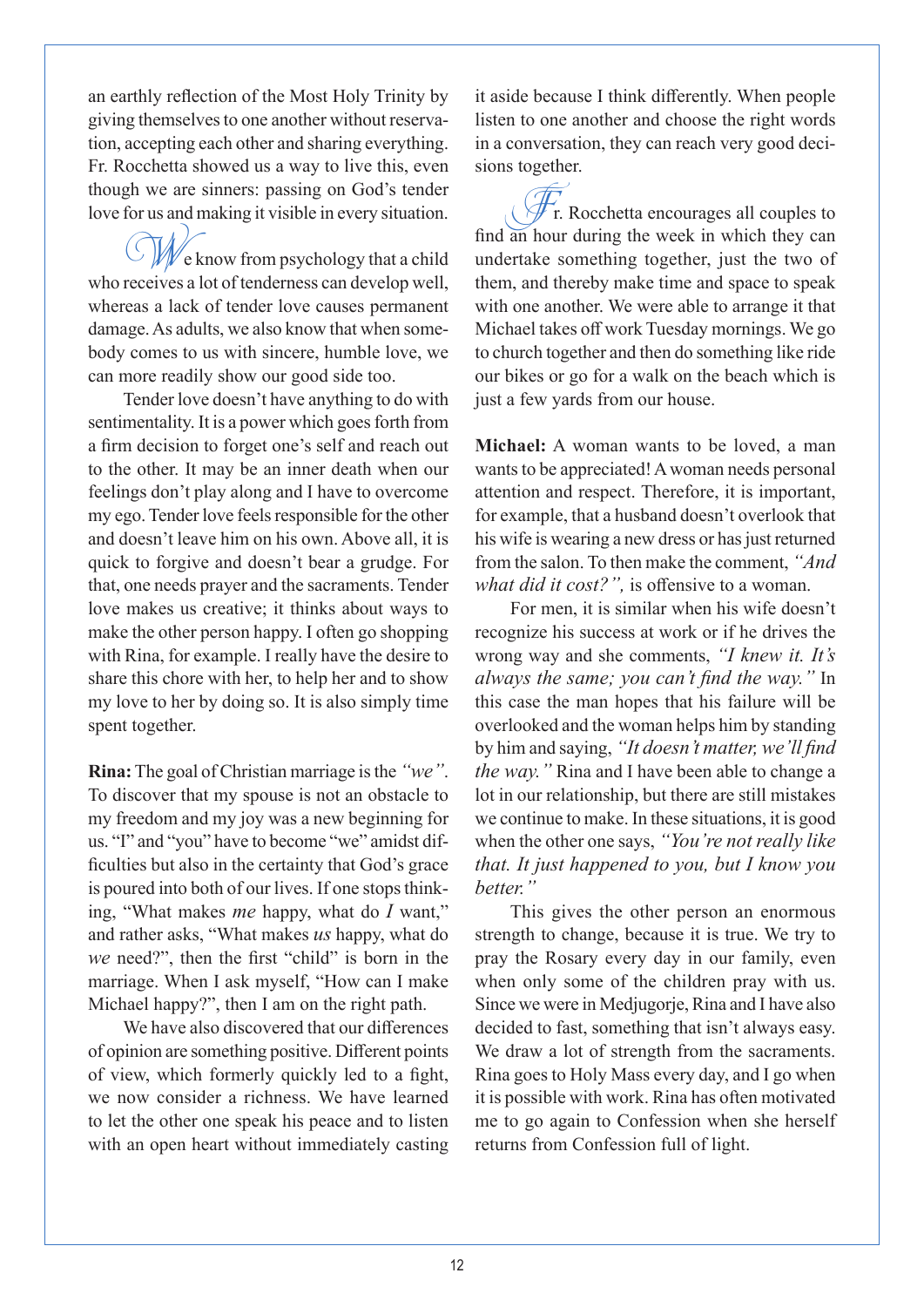**Rina:** Michael helped me a lot to be open for life. We invested all of our love in Antonio, our first child, just as we did in our second son. When Michael spoke about a third child, I thought, *"I can't, I only have two hands, one son on the left and one on the right; more isn't possible. Then I would have to divide the love in three!"* Trusting in my husband, however, I said yes to a third child. I learned that with each child, one

We thank God every day that He and the priests, especially Fr. Rocchetta, have helped us to learn about the tender love of God as something which should be a reality also in our married life. If we hadn't discovered this, we would have continued to disappoint one another believing that it was enough to love as we were at that time. We've experienced, however, how Jesus healed our marriage and how much He is with us. Today,

receives more love. When I realized that, I wanted to have a fourth child as well, even though I had to have a caesarean section with each baby.

**Michael:** It has been my experience that, through her intuition, Rina grasps or understands things much quicker than I do. Therefore, I try to pay attention to this gift of hers when we make decisions. Many good things have happened as a result!

our love is greater than our mistakes, and we can say, we love each other much, much more than on the day of our first "I do" at our wedding.

In our parish St. Stephen in Pescara, we accompany a group of engaged couples and families sharing what we have learned under the direction of our pastor, Fr. Giuseppe Femminella. We try anew every day to transform the ever-present "I" into a giving "we".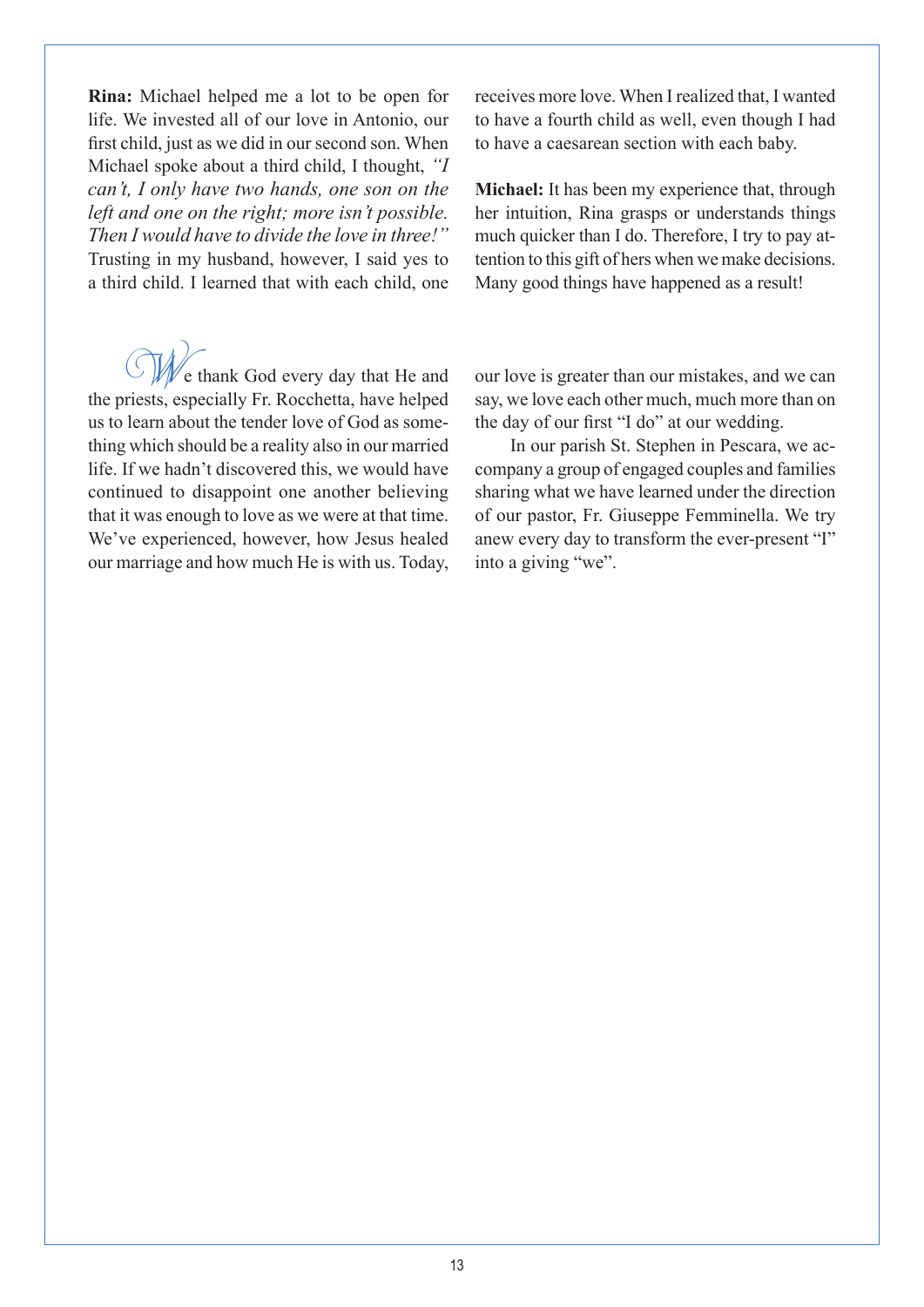Alappily Ever After

*"We are certain that without the Lord at the center, we could never do it," Rocío Sorribas admitted in a sincere testimony she e-mailed us from New York. "He has humbled us all," she wrote, "to make us see that He is the source of love and life and joy and purity and beauty and power and forgiveness is Him.* 

met my future husband Julio in New York City in 1991. It was summertime. I had just turned twenty and had come home from college to start a summer job as a secretary at a travel agency. Julio owned his own travel agency at the Rockefeller Center and worked together with us. He was forty-five, good-looking, very clever and charming. He could pick up any woman, but he was known for going out only with the younger ones. As naïve and unexperienced as I was, the wounded child of divorced parents, Julio had no problem winning me over. I subconsciously sought a father-figure, someone to protect me, in this self-confidant man who was twenty-five years older than me. In any case, I was fascinated by him and accepted his invitation to dinner. We became intimate much too quickly. I was plagued by a bad conscious even though in my home country,

 $\mathbb Z$  was adventurous and liked to travel, so after graduating from college in 1992, I took a job in Japan which I found out about through the Ministry of Education. When I returned to New York from Tokyo after three years, I soon met up again with Julio. Before meeting him, however, I went to Confession, which I often did when I could no longer stand my sinfulness, and made a firm resolution: I am not starting a relationship this time! For Julio, who came from a non-practicing family in Montevideo, Uruguay and denied the existence of God altogether, my proposal to live a chaste friendship was just a joke. Despite the loud voice of my conscious and because I did not want to give up Julio, I became weak again and in August 1995, I became pregnant. When I told Ecuador, nobody in our family ever spoke about a woman's dignity, which also consists in purity and chastity. We weren't practicing Catholics; I was only certain that God exists.

At the end of the summer, I went to study abroad for a semester in Italy. During this joyful time in Rome, the first, quiet beginning of my conversion took place during a trip to Medjugorje. Yet back in the States, I met up with Julio again when I returned home to New York from college in Ohio. I knew that he did not want to make a commitment and that, in the meantime, he had been with other women. I simply suppressed the thought about whether all that was morally right or wrong. Besides, divorce and cohabitation was "normal" in my extended family. I did not have the slightest idea about the beauty of Catholic teaching regarding marital love and sexuality.

Julio, he immediately refused any sort of responsibility and threatened to dump me if I decided to keep the child. The pain in my heart, the shame, fear and worry of being a single mom were more than I could handle, and the suggestion to have an abortion was a temptation which I overcame only after many tears and on my knees before God. It was the Lord's pure mercy that, with growing Faith, I slowly had the courage to choose the life of my child! Julio had been serious, and after my decision, he did not want to have anything more to do with us.

 Oh, how humiliated and abandoned I felt. Yet, God did not leave me hanging.

Dear believing friends began to pray more intensely for me when I started toying with the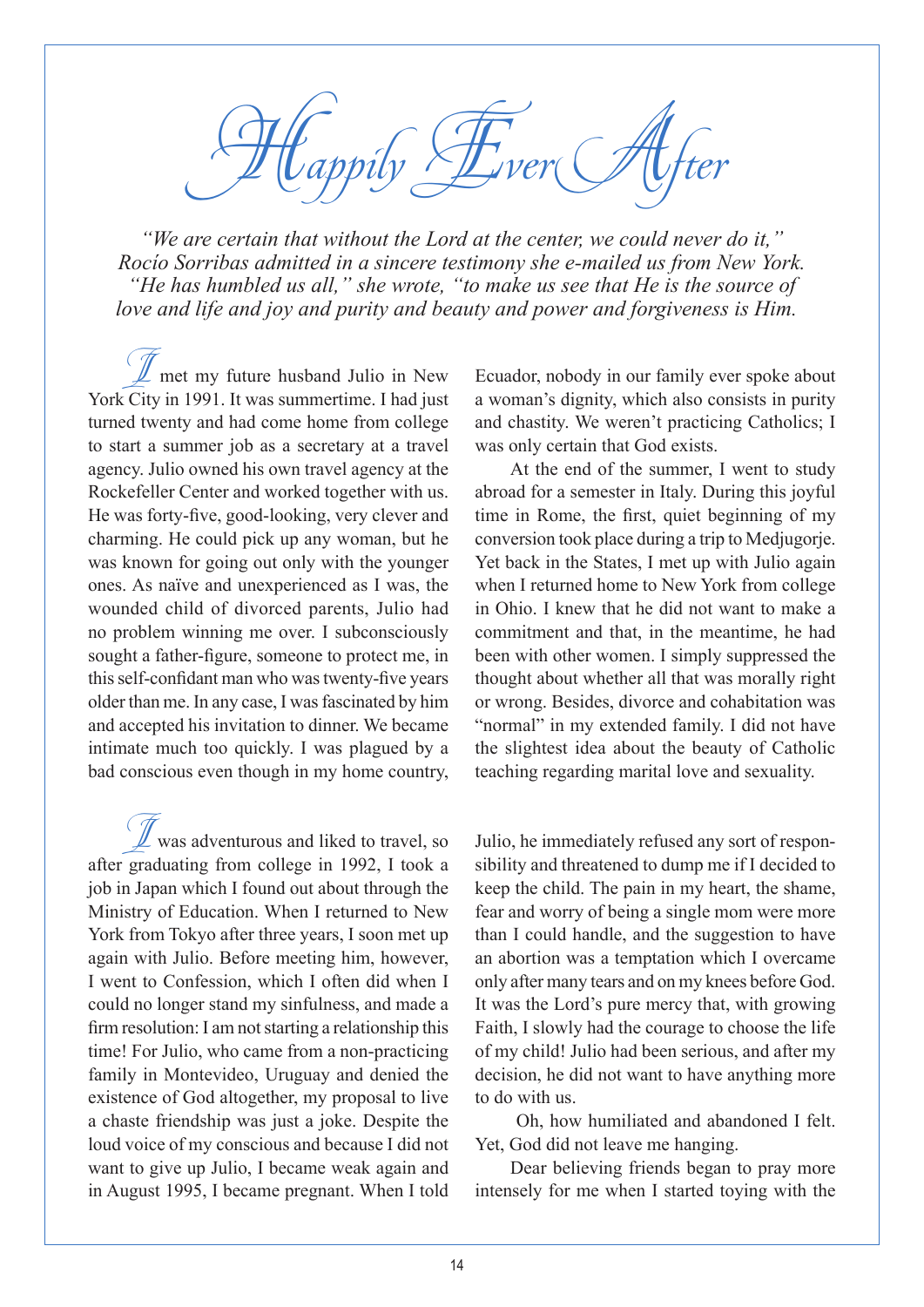idea of giving my child up for adoption so that it could be taken care of and grow up in an intact family with a mother and a father. I could not offer any of that to my child.

In this crisis, I entrusted myself to Fr. Christopher Hartley one afternoon in the rectory of the old St. Patrick's Cathedral. He patiently listened to me, took me by the shoulders and said to me, *"Oh Rocío, what terrible thoughts! Don't you see, your child has a father, the best father ever? God is his father and mine and yours."* I was so touched and encouraged by these words that I cried for joy. God's goodness and loving closeness were so tangible that I was certain that

Jesus would take care of everything and help me to rebuild my life to the benefit of my child. I spontaneously asked for Confession.

From that day forward, I went to Holy Mass almost every day; this became my lifeline. Together with prayer, it kept me from the poison of bitterness and anger and gave me the strength not to hate Julio. The last time we met, he even dumped on me—I was in my second month of pregnancy— *"You're gonna ruin your career*  with this child." The decision had already matured in me, however, that I was going to use the last bit of strength I still had in me to rebuild my integrity and dignity as a now single mom.

M y son's prayer

 $\mathcal{U}_\text{V}$  little son Paolo was not born into an ideal family but, nevertheless, in a healthy atmosphere because, thanks to grace, I was able to remain on the path of Christian Faith. When I look back, I ask myself how it was possible: a baby, a job at the U.N. and doing a master's for teachers of special education. The answer is definitely God and His care.

My mother outwardly helped me during the day and interiorly I was strengthened by daily Holy Communion so that I could live pure and direct the heart of my happy little boy to Jesus who was the center of our family. It borders on a miracle that God could form me, such a sinful person, into a mother!

When my alert little child started pre-school at the age of three and saw the other children's fathers, the many painful questions and desires for his own father started. I had to explain to the sad boy, *"Dad can't be with us, but we can pray for him and send him the blessing."*

It was touching every time he prayed with the innocent words of a child, *"Divine Father,* 

From that moment forward, the greatest thing for Paolo was to be with his father. Julio was a different man too. Soon he legally recognized

*protect my Dad and tell him how much I love him and miss him."* Paolo often cried afterwards, and I had to take him in my arms and comfort him. I secretly offered up my child's pain for Julio's conversion. I also usually stopped at the altar of St. Joseph after Holy Mass and implored his intercession to help Julio to accept his son. I never thought of myself though, because with God's help I remained single until I met Julio again nine years later.

I thought it would be best if Paolo did not meet his father until after his First Holy Communion. So, although I was afraid of being rejected, I went to visit Julio at his travel agency. He was surprised, but at the same time agreed to a meeting. I will never forget the day they met.

It was after Paolo's violin lesson; he came into the waiting room packed with people, walked right over to Julio and said, *"Hi Dad!"* I hadn't expected that, and Julio was speechless about the spontaneity of the little boy. Paolo naturally grabbed his hand and asked him if he wanted to go to his favorite book store.

our child as his son and, after fifty years—miracle of miracles—he accompanied us regularly to Holy Mass. He even moved to an apartment closer to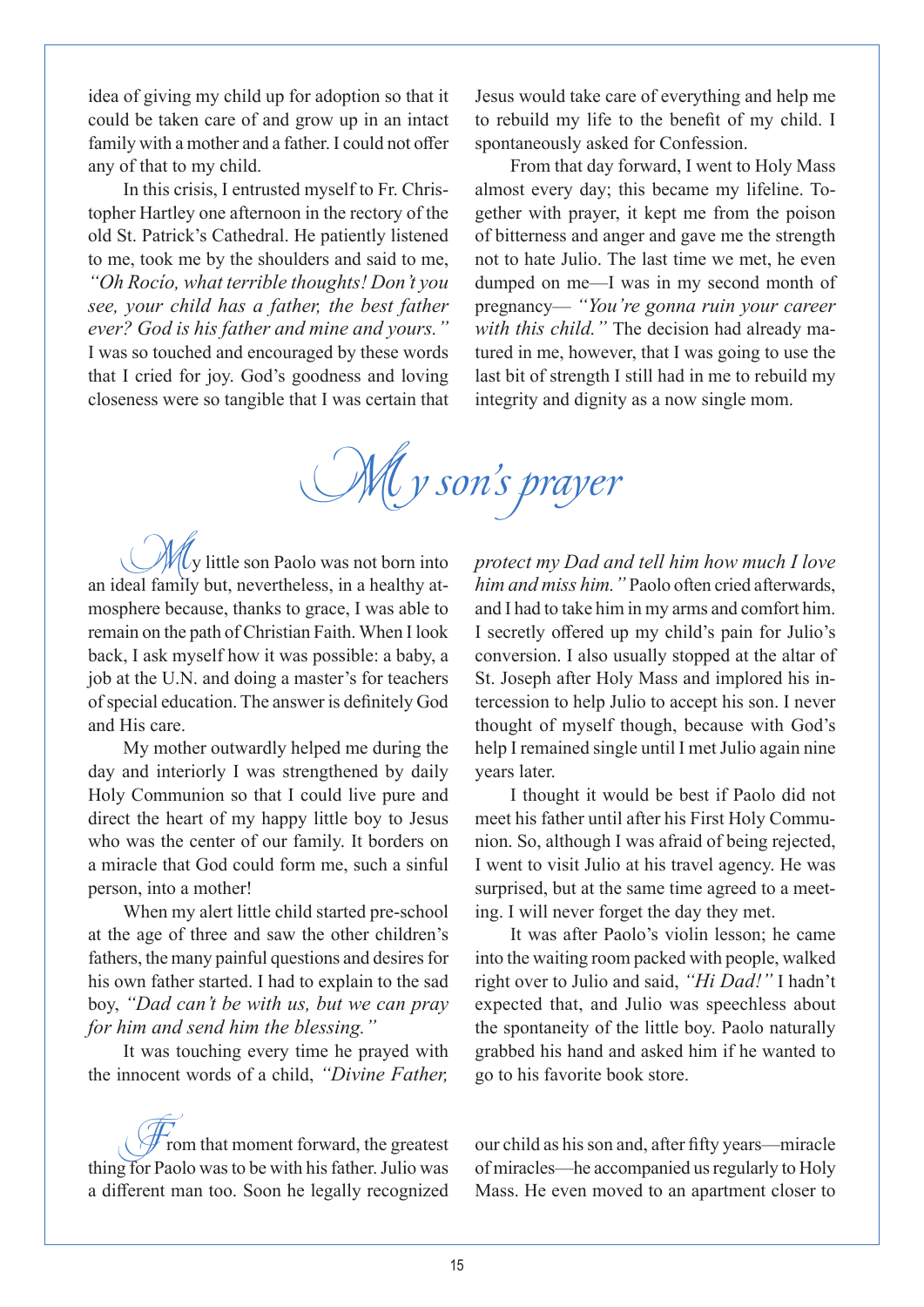us! *"Dad should stay with us,"* Paolo pushed.

Since Julio wanted to see me more often and be close to me, I had to draw a clear line. The price I had paid for trampling God's commandments had been too high. I often said, *"Julio, you can only live with us when we belong together before God and marry in the Church."* 

At first, he was against it, but after a few months, Julio asked for my hand in marriage. Fr. Jorge Queija was the tool which God used for months to prepare us so wonderfully for marriage. Grace caused a complete transformation in Julio. He suddenly hungered to understand the

truths of the faith. On top of that, he felt a deep contrition for his former life. During the time of our marriage preparation, Fr. Jorge was not only our confessor, but when he became very sick with cancer, he consciously offered up his suffering for Julio's complete conversion.

It was the greatest gift when on my birthday, January 31, 2009, we gave our Yes and became a true family before God. Today, my husband prays the Rosary and, at home with me, the Chaplet of Divine Mercy. We go faithfully to the sacraments and to daily Mass. The Lord healed and made many things good again.

When our son Paolo started studying at the University of Boston, he quickly wandered from the Christian path. Julio and I decided to offer all our prayers and even ourselves for our son. Thanks be to God, everything has taken a positive course.

 $\ell$ ome for the Atbandoned

*Claudia and Gioacchino Bruni from San Benedetto del Tronto, Italy celebrated their thirtieth wedding anniversary on September 12, 2017. Their marriage turned out completely different than they had imagined at the time, and yet they discovered their vocation as a married couple through a sorrowful trial. Today, they testify, "When you allow Jesus into your marriage, He will work miracles with you."*

**Claudia:** We met at a catechism class in our parish. Gioacchino really wanted to deepen his Faith; I, on the other hand, participated more because I was fascinated by another young man. Although this one was called to the priesthood, Jesus had prepared a different gift for me. Gioacchino fell in love with me, and I liked him too because he was so quiet and yet still down-to-earth.

**Gioacchino:** We had known each other for three years before we married. I was twenty-four years old and Claudia was one year younger. She was always the workhorse in our relationship, and it has remained so to this day. Sometimes I am just astonished at her energy and the good ideas she

has.The faith was very important to both of us from the beginning. We were active in the parish: in the choir, in catechism and in a class for couples. But at the same time, we felt deep down that these activities were not what we were seeking. Something was missing, something "more", but neither one of us could identify what was lacking. When friends of ours told us about their experience as foster parents, we immediately agreed that we were open if a child was offered to us for foster care in addition to our own children. In any case, we wanted to be a family with an "open door"; friends and acquaintances should feel at home with us. That's why, in our first little apartment, we sacrificed having a family room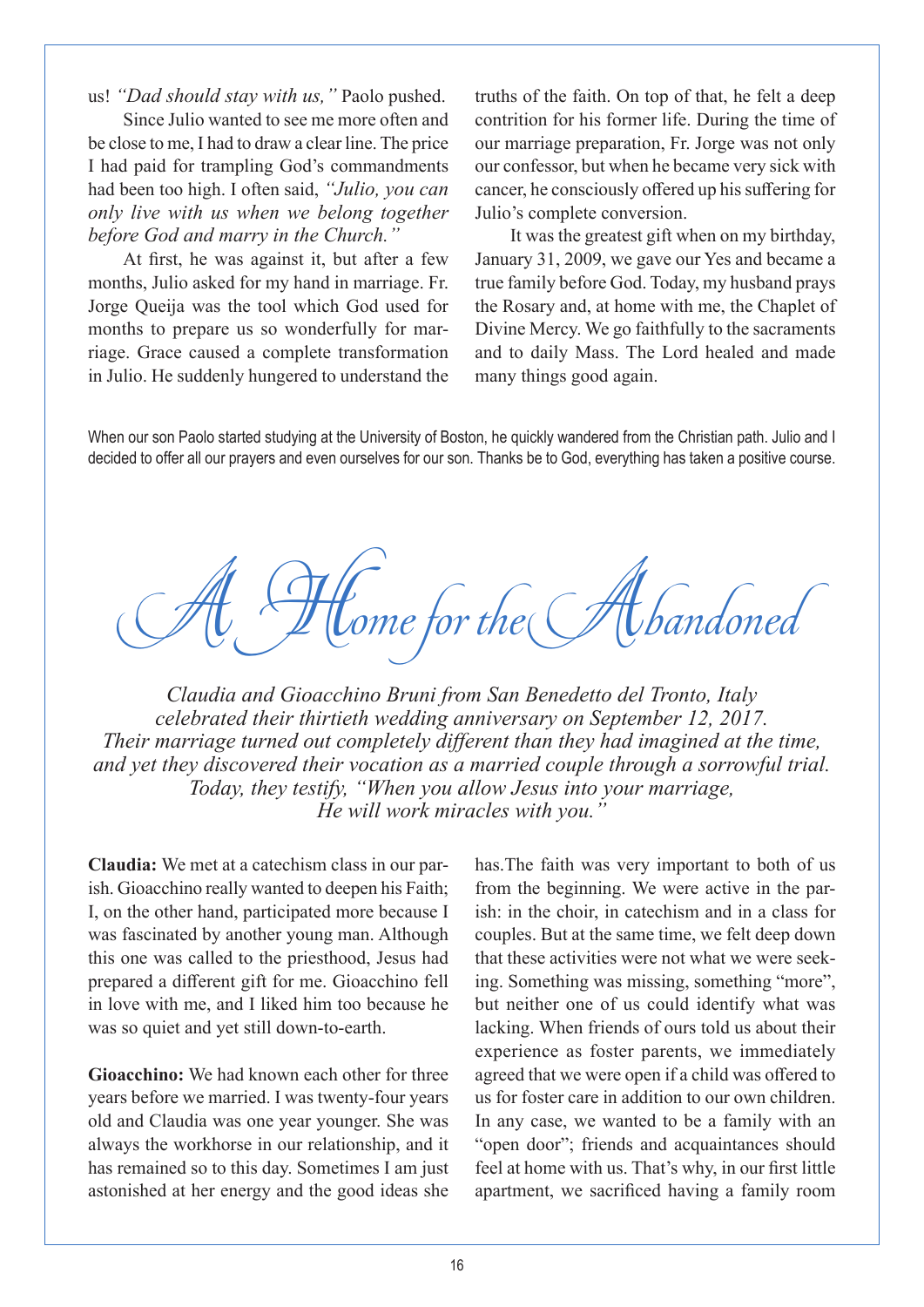with a couch and comfortable chairs for a large dining room table, so that there would always be room for guests.

I worked as a plumber and loved my job, and Claudia had a good position at the post office. We earned enough money and we liked taking weekend trips to Italy's pretty towns, dining out and doing things with friends. We thought our first year of marriage should completely belong to the two of us; afterwards, naturally, we wanted to have children.

**Claudia:** Yet after only two months, our love pushed us to not put off having children any longer. We wanted to see the fruit of our love as quickly as possible. Since impatience is one of my personality traits and I was accustomed to realizing whatever came into my mind as quickly as possible, I could hardly wait for the first signs of pregnancy. But no baby came! We consulted various doctors who all guaranteed us that we were healthy and that there was no reason why we couldn't become pregnant.

We hoped, one year, two years. Then I fell into a serious crisis. For the first time in my life I was faced with something I really wanted but was unable to obtain. Not having a child was so dramatic that I reached the point where I wanted to have my own child, no matter what. I was overjoyed when I finally received an appointment at a hospital in Genoa which offered various methods of artificial conception. I could hardly wait for Gioacchino to come home from work in the evening. I ran over to him full of joy, and spurted out, *"We have an appointment on Monday in Genoa. They assured me that we would leave the hospital with our own child!"*

Gioacchino did not react with the anticipated enthusiasm. He remained calm, looked lovingly at me and said, *"Claudia, are you sure that THIS is the will of God? Did we not promise Him that we wanted to do His will in our marriage?"* These words struck me like lightening and it was if scales fell from my eyes. I thought I was someone who lived according to the will of God, but in reality, I was leading my own life. I felt like St. Paul at his conversion, and there was

nothing left for me to do but to admit in tears that I am not almighty, that, without God, I am nothing.

**Gioacchino:** From that moment, we prayed much deeper; and our life took on a new dimension. We no longer wanted to have a child at all costs, but we tried to help one another to recognize and accept the will of God. We considered whether we should take in a foster child. Through friends, we found out about an organization where we could receive more information and take a class for foster parents.

 $\mathbb{Z}$ n 1990, the time had come. After three childless years of marriage, six-year-old Emily was entrusted to us. Social Services took the child away from her parents because her father was making death threats to her mother. Emily was a tremendous joy for us, but also a big challenge. I still remember well how, repeatedly, she provocatively scratched our valuable chairs to test whether we loved her or our furniture more. We learned so much through her before she was able to return to her biological mother three years later.

One of Emily's classmates was the next one to need our home because her mother earned her living as a prostitute, and this put the child in an extremely precarious situation. Our efforts alone were not enough to protect Martina. We needed help and so we met the "John XXIII" community, which has been approved by the Church. A priest named Fr. Oreste Benzi founded the community in Rimini, Italy in 1968, with the objective, *"to give a family to those who don't have a family".*

Today, the John XXIII Association has several branches which care for society's "least and rejected": handicapped, prisoners, prostitutes, orphans, drug addicts, refugees, etc. Fr. Benzi was convinced that each child and teenager needs the love and esteem of a father and mother in order to develop well. Couples who open their families for this ideal are called "Casa Famiglia – Family Homes" and belong to a network of like-minded families who meet regularly for prayer and conversation, but also to make decisions together.

**Claudia:** We found out that you can accept foster children for a certain period of time through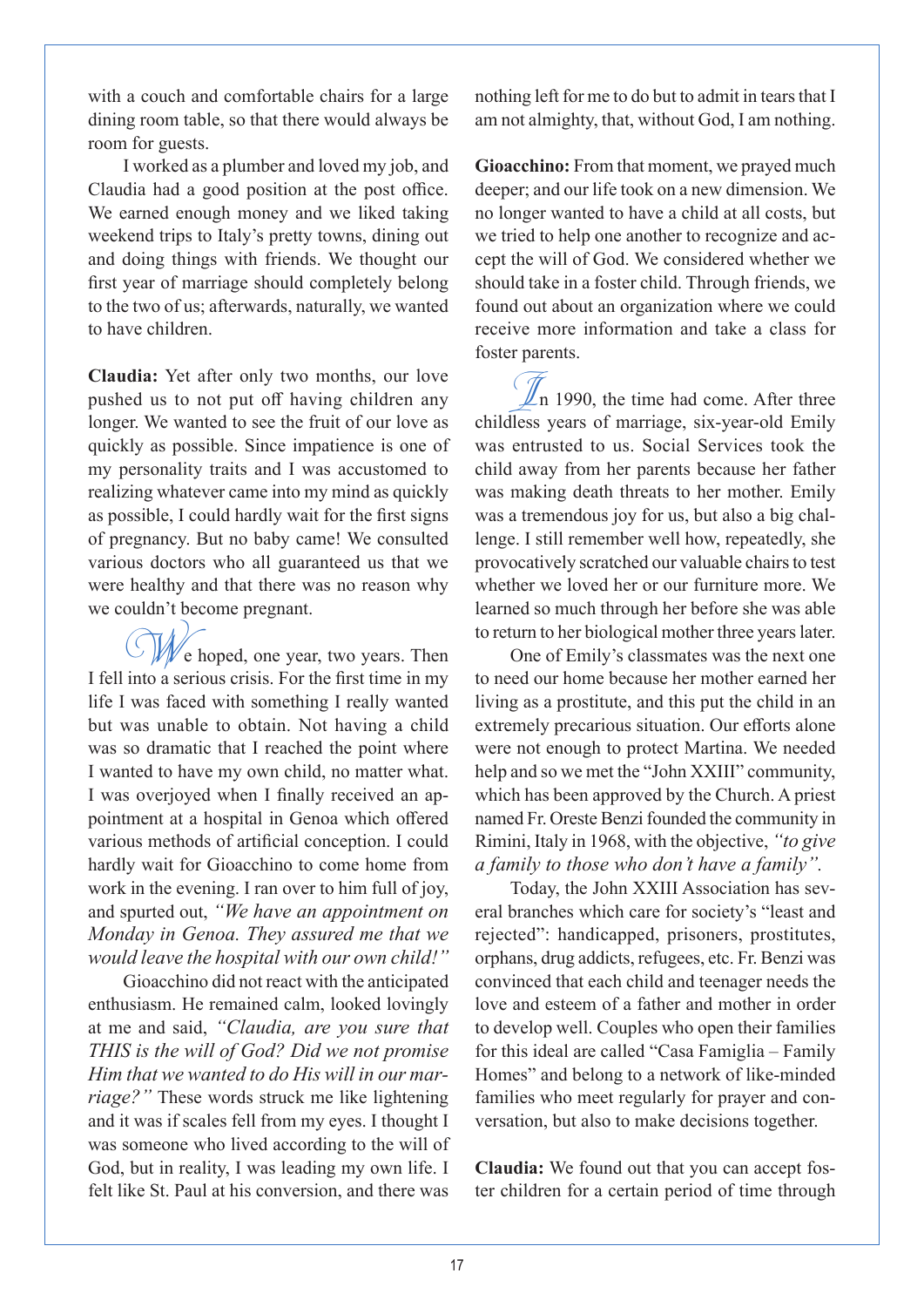this association and also receive support from the community. This was especially agreeable to us because Faith played a decisive role in these families. For a year, we participated in the community's prayer meetings and conventions, met the founder, Fr. Benzi, and made friends.Then those in charge offered to let us take in Silvio, a six-year-old physically and mentally handicapped boy. It was not an easy decision for us—a handicapped child. Yet, since the community assured us of their help, we dared to take this step. After a while, we wondered whether or not it would be good for Silvio to grow up with another child. The question was, could we handle taking care of a second one? Would Silvio be ready to share our love with another child? When we spoke with him about it, he was immediately excited and spontaneously said, *"Yes, if his name is Marco!"*

Four weeks later, we received a call asking if we would be willing to take in another child who had been born as a twin in the sixth month of pregnancy and who, due to a brain hemorrhage, was blind and severely handicapped. The child would not be able to speak and was not expected to live more than a year, but it would be wonderful if he could die in the arms of a mother and father. The news shocked me. Take on another, severely handicapped child, one that is going to die? How would Silvio deal with that? How would I? No, that was way too much for me; we couldn't accept. I was afraid; I was especially afraid of the child dying. At the end of the conversation, the social worker asked us to consider it anyways; we were welcome to visit Marco in the hospital whenever we wanted. *"Excuse me? Marco?"* 

*"Yes, the little boy's named Marco."*

**Gioacchino:** When we heard the boy's name, we knew that Jesus wanted to entrust this child to us. The first hospital visit was very difficult. We could hardly look at the child, he was so disfigured with all the tubes. This decision would mean Claudia giving up her job because Silvio and Marco would require her full love and attention. But we didn't want to say No to Jesus.

Now Marco is twenty-one years old. After standing by him for twenty operations, he can see

well and his paralysis is by and large healed. We took Silvio and Marco into our hearts so deeply that we adopted them as our own children.

We were given a further gift with Marco: God showed us our vocation as a married couple. Until then, we belonged to the circle of friends of the John XXIII community. Could it be our vocation to surrender ourselves totally to providence and found a "Family Home – Casa Famiglia"? That meant, however, we would still have to give up some things. Therefore, we asked God for a clear sign to be sure that it was His will because then He would give us His strength.

**Claudia:** We wanted to make this step dependent on whether we could find a house in which we could take in several people. We turned to our diocesan bishop with this intention. During a meeting with the Bishop, something happened which only God's Providence could foresee. It was 1997, more than twenty years ago.

*"Emanuela's father was with me ten minutes ago,"* the Bishop said after greeting me. *"Emanuela heard your testimony at a retreat for engaged couples and was deeply impressed. When she returned home that evening, the twenty-six-year-old wrote her will: 'I, Emanuela, in full possession of my mental capacity, thank God that I met Claudia and Gioacchino because through them I understood how one can live a Christian marriage. If I die, I want half of my possessions to go to their family and the other half to an institute benefiting children. Emanuela.'"* Normally, no twenty-six-year-old writes a will. God must have given the young woman a preconception, because one month later Emanuela died in a car accident.

Her parents found her will and brought it to the Bishop, the same day on which I went to him! Divine Providence could not have sent us a stronger sign. The Bishop recognized it as well and, therefore, entrusted us one of the diocese's houses, our first "Family Home", which we placed under Emanuela's protection and named "Emanuela's Home". We joined Fr. Benzi's community and promised to share our lives with the most abandoned, "the least".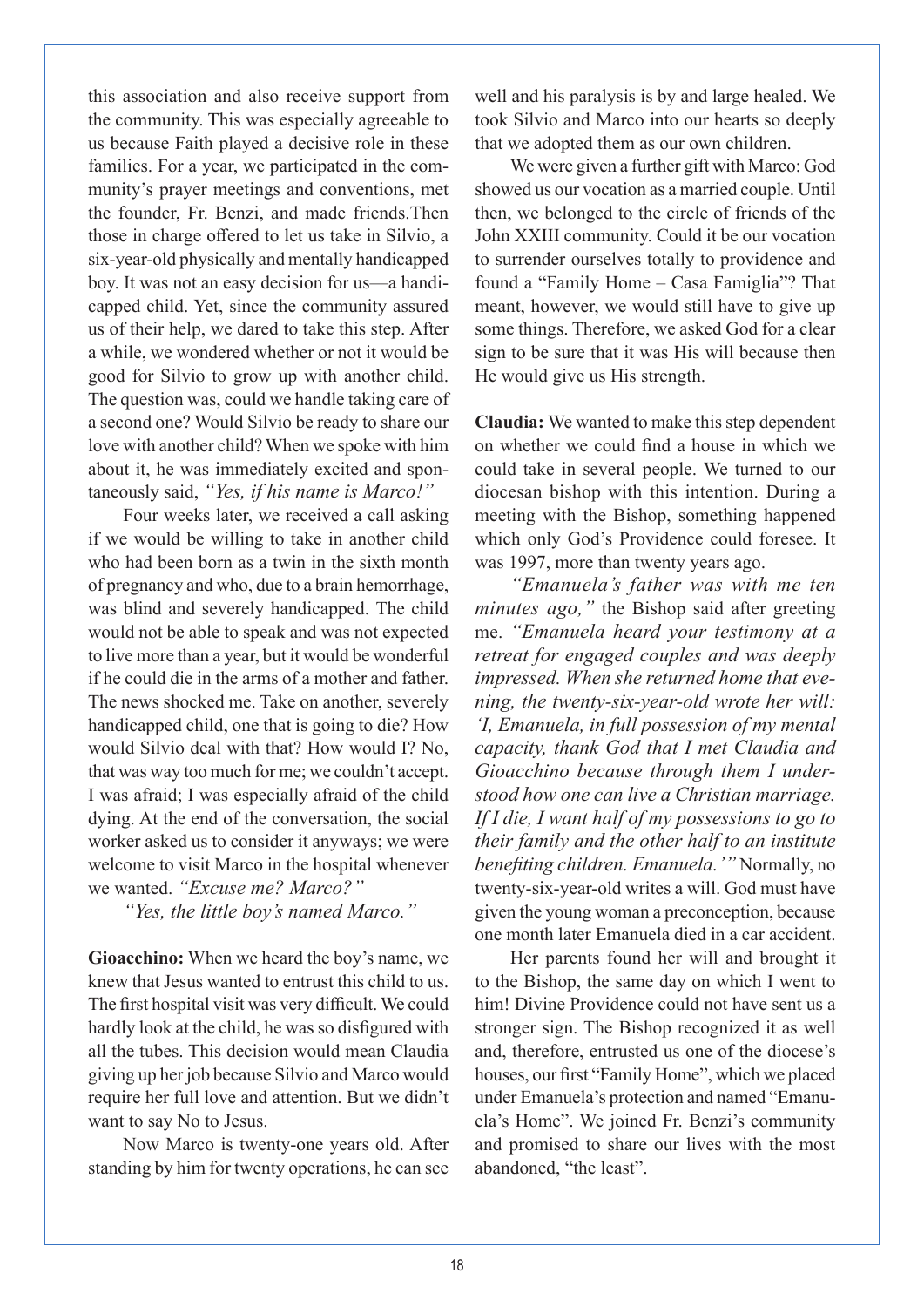**Gioacchino:** I understood in prayer that I had to quit my job in order as husband and father to be with those God's Providence wanted to entrust to us. That was the biggest sacrifice of my life, but I have never regretted it.

Today, our family consists of Silvio (28) and Marco (21), Diana (24) and Valerio (11) who both need care as well and Sebastiana (9), all of whom we have been able to adopt. Ibrahim has also lived with us for seventeen years and means more to us than just a foster child. Raffaele (16) who was baptized, confirmed and received his First Holy Communion from Bishop Seccia in June 2017, is also one of our foster children.

In addition to our children, we have a special love for prisoners. Claudia keeps in touch with several of them, and we often have the chance to take one or the other into our family. Currently, Francesco, a thirty-year-old inmate, is living with us with the permission of the prison direction because we are convinced that, through the experience of family life and helping care for our handicapped children, he will also be healed and succeed in starting a new life. Additionally, we have taken in Claudia's eighty-year-old parents because her mother is confined to a wheelchair and her father also needs help. In the two of them, our children have been given a grandma and a grandpa.Over the course of the last twenty years, we have been able to give sixty people a home for various periods of time. The youngest one was fifteen days old when he came to us, but he was soon adopted by a family. The oldest was grandma Pierina who moved in with us when she was eighty-six and stayed for ten months until her son was able to take care of her.

**Claudia:** Our daily life is full of challenges. We are not always able to handle them as we would like. Yet, when I lose my temper, I have Gioacchino at my side like a rock, calm and quiet. We live our marriage as three, with God. We often seek refuge in prayer when we no longer know what to do with our human abilities. We've really experienced a number of miracles. Providence never left us helpless, neither materially nor spiritually, when we sought to do the will of God. We have lived an overwhelmingly fulfilling marriage, fatherhood and motherhood. Our greatest suffering, not being able to have children, turned into a grace because it opened our eyes to our true vocation. We can only thank God!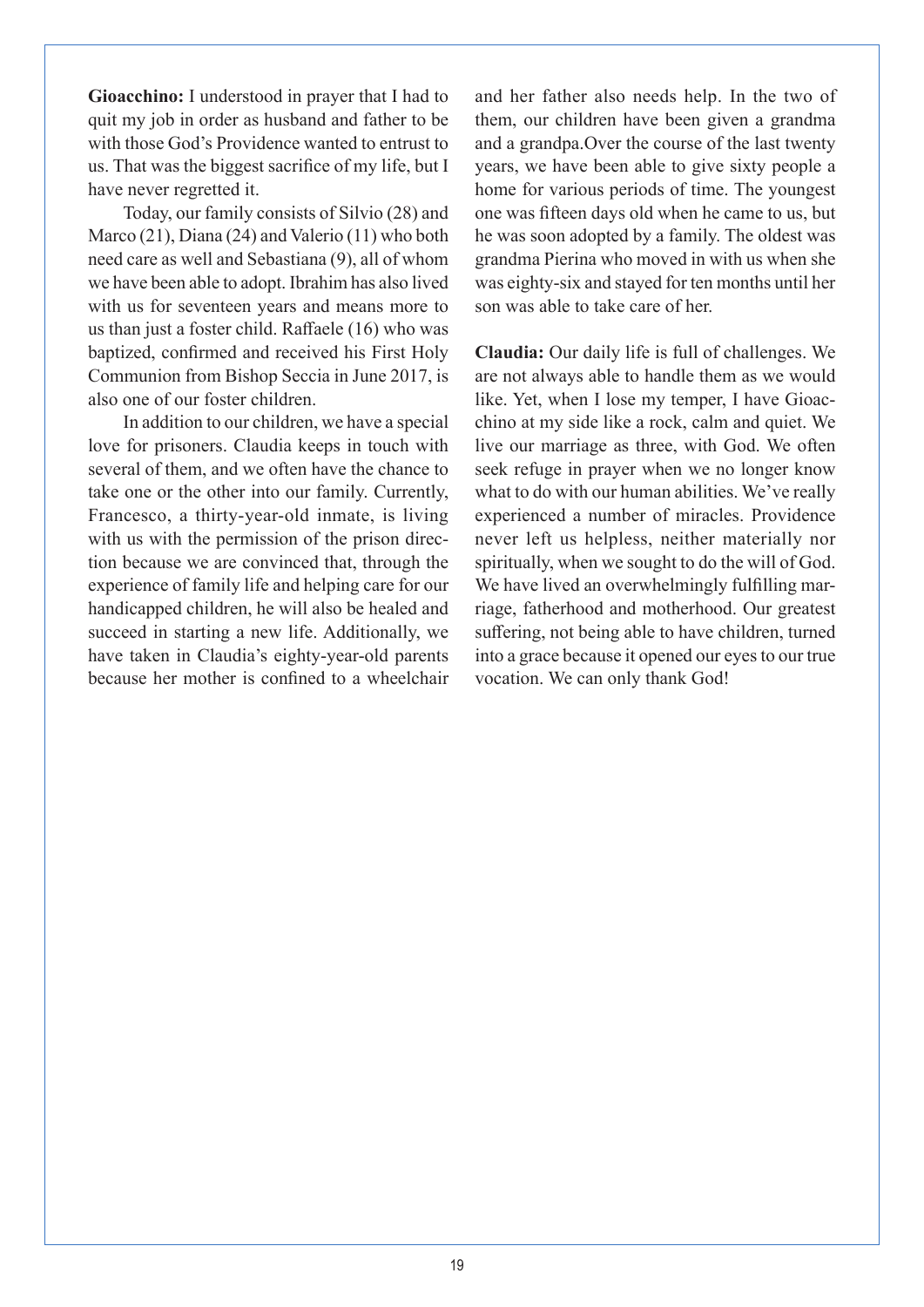,<br>oundation

*For many years, Noelia and Jonathan Marichal were among the most faithful youth of our mission in Florida, Uruguay before they said I Do in 2015. Under the guidance of our Fr. Luis, they made an intense preparation amazingly resolute for a country in which few Catholics practice the faith.*

**Jonathan:** We met at the Family of Mary summer camp in 2009. There, you could say, we immediately fell in love. We were still very young though, I was fifteen and Noelia sixteen. I looked at her and thought, "I'd like to marry her." Then I got to know her better and thought all the more, "I'd like to marry her." Yet, until that point, I had never asked what God actually wanted from me.

**Noelia:** At the time, I was well aware that there are more possibilities than just marriage. I was also really open for consecrated life, had God shown me that as my vocation. Yet, I felt something special with Jonathan and fell more and more in love with him. Nevertheless, I told him right from the start when we began writing texts to each other, *"If it becomes serious between us, then we have to live a good relationship and renounce intimate contact until marriage."*

To my joy, Jonathan immediately agreed, something which is rare in this country because there are many young people here who even make a game out of "having a new one" each week.

**Jonathan:** Since Noelia lived in the town of Florida, I on the other hand in the capital Montevideo sixty miles away, we could only see each other on the weekend. Of course, this was a sacrifice. Still, we were careful not to spend too much time alone or do things with just the two of us, but rather to hang out with the others at the youth meeting in the mission station. The most important resolution toward making a final decision was, naturally, prayer, especially the Rosary, but also regular conversations with Fr. Luis. In 2013, we were engaged. With that, one could say, our intense spiritual life began.

**Noelia:** We prayed more for one another, especially the Rosary. To bridge the spatial distance between us, we agreed on a concrete time, daily at 9 p.m., in which each one of us, wherever he was, united spiritually to the other for a decade of the Rosary. Additionally, I started going to Daily Mass.

**Jonathan:** Noelia then motivated me to go to Holy Mass every day and regularly to Confession. In that, and through prayer, I found the strength to make the sacrifice of chastity, which was not easy.

**Noelia:** Yes, it was difficult. It was helpful that we could not see each other so often, as was frequently repeating, *"I simply do not want to offend God."* If one of us became weak and wanted something more, he apologized to the other. That's how we helped one another.

When Fr. Luis celebrated our wedding on the Feast of the Holy Family 2015, we were joy-filled and grateful that we had been so well prepared for marriage. The experience of struggling for faithful prayer, sacramental life and little sacrifices of love is very precious to us. We have to practice all that now much more in married life as we try to honor each other by holding our tongues or doing what the other likes. We learn every day, and the spiritual life helps us. We also have to protect ourselves because the world is constantly trying to pull the two of us into its tracks. That's why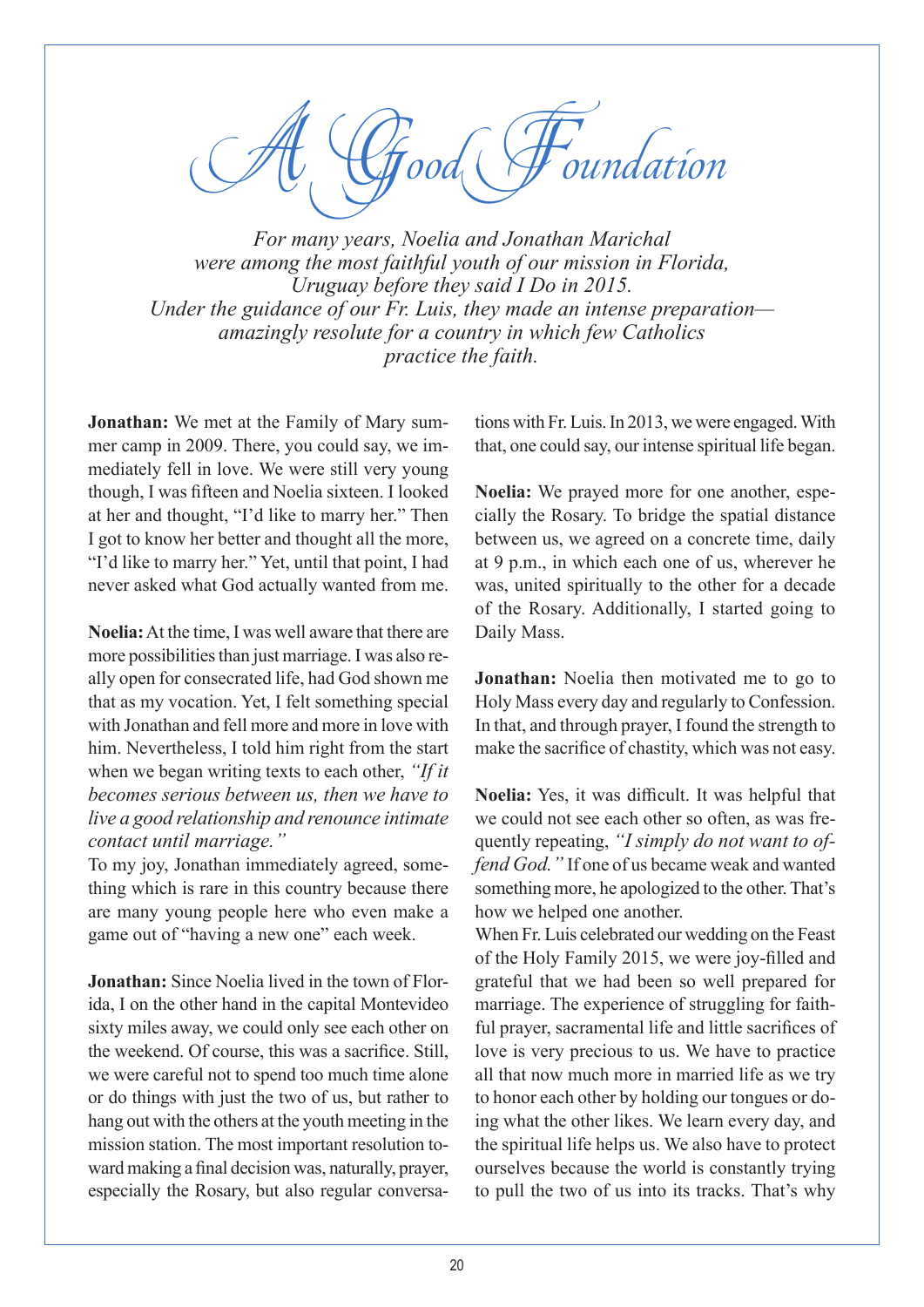we do not have a television. If we did, we would surely watch a lot of unnecessary things.

**Jonathan:** The internet is dangerous too. You feel how consumerism wants to drag you along. With-

out God, without Faith as a foundation, it would be very difficult to build up a relationship as a married couple. Why should anyone deny himself and make sacrifices? God is the firm guarantee of our mutual love! And this guarantee never expires!

I Find Him in God's Heart!

*There is no marriage in which the choirs of angels are constantly singing. A young French couple had to learn this too. Yet, Elizabeth and Damien Ricour did not want to see suffering as something that just had to be endured. Even on the day when they joyfully made a covenant for life and placed God at the center of their marriage, they consciously chose a reading from Sirach: "When you come to serve the Lord, prepare yourself for trials. Be sincere of heart and steadfast."*

hese two could not have been more opposite. On the one side, Damien Ricour, an unwanted only child from a broken home who plummeted in his youth and later became a passionate actor and artist; on the other side, Elizabeth d'Hautefeuille, from an aristocratic family with a master's degree in Management and Marketing.

**Damien:** In 1993, stranded in Paris without a dime, I dreamt one night about the theater. I had loved the stage since the first time I stepped foot on it when I was eight years old. I think it's safe to say that the theater saved me back then because through it, at the age of twenty-one, I found my way back to God! It was to be my path of healing, my path to meet Him. This way was not easy, but

God gives me the grace day by day to live my vocation.

**Elizabeth:** Born in beautiful Champagne, France, I was a girl "like they are supposed to be", raised well with many siblings in a family from Paris' upper society. I regularly helped the homeless at the Catholic organization "Sowers of Hope". I met Damien there for the first time in 2003. He had the zeal of a convert.

**Damien:** Actually, I didn't have anything to do with the organization. I just went there because I was "hunting" for my future wife. I checked out all the ladies working there and chose the most beautiful of them all. I was very attracted to Elizabeth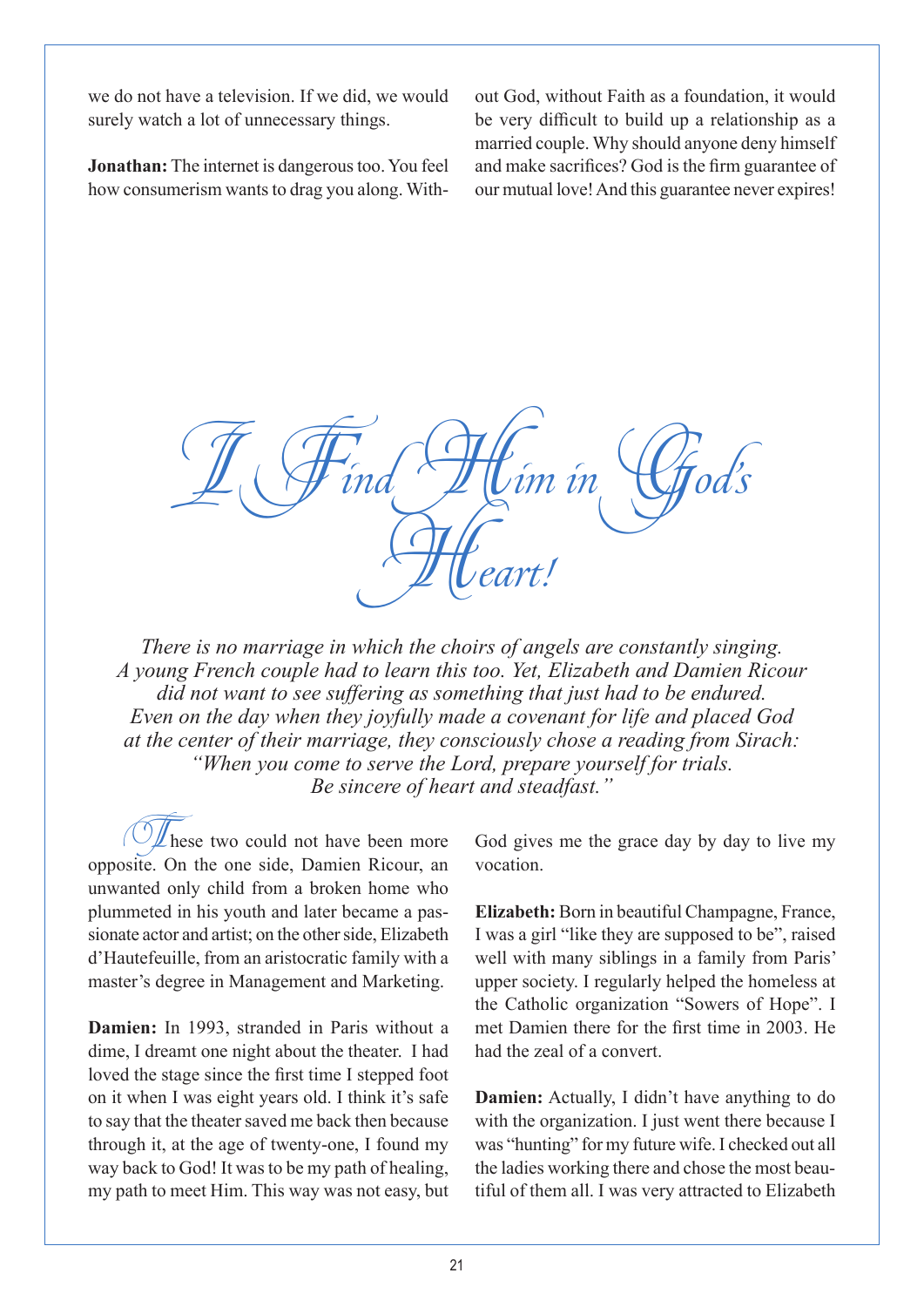because she was so joyful and natural in dealing with the homeless. Since she was taking an acting class, I offered to give her private lessons.

**Elizabeth:** That's how our story started. I was very surprised in the beginning because I never thought I would marry an actor. My "type" was more the one who wore a tie every day to the office. *"Is it even possible to make a living as an actor?"* was, therefore, the first thing I asked Damien. When I brought him home with me, an actor who only performed occasionally, my parents were a little skeptical. They had a long way to go before they accepted Damien and started to trust him. So, the period of our engagement was a little difficult, but in September 2005, we had a beautiful wedding. Damien and I had the same wish, to follow the Lord and to help one another grow in our love for God. It is a lifetime choice, with strong consequences for family, friends and career. Striving together is a source of joy, but it also means sacrifice and trial. We were no exception. Of our eleven years of marriage, Damien was sick half the time.

**Damien:** The trial did not come right away in our marriage. What came first were our children, one after the other—a thrilling experience! We began everyday life which we wanted to place fully in the service of God. Everything went well until 2009, when suddenly the first, painful trial started.

**Elizabeth:** We were expecting our third child when Damien found himself in a great inner need. After we bought a house and moved to Compiègne in 2010, my husband fell into a serious depression lasting four years.

**Damien:** I tried to read, to work, but I just couldn't anymore, nothing at all! You think you are at the bottom. I was plagued by the feeling: I am just a burden for my family and my job is at a stand-still. Even living the Faith was terribly difficult during my depression. There was only one thing which brought me peace—knowing God is there at my side. And so, I never stopped speaking with Him.

**Elizabeth:** I could no longer reach my husband who had a contorted, broken image of himself. In the beginning, I made the mistake of wanting to supervise everything Damien did. He called me his "little police officer". It was straining on me, oppressing for him and wearisome for us as a couple! There was something positive about the whole thing though—we were constantly forced to live in the moment, especially the happy moments. Without ever denying his illness, Damien accepted it and recognized his frailty. I grew from this humility!

Alone on the stage, without any other means than his simple presence, Damien preferentially embodied saints like Pier Giorgio Frassati, Francis, Charles de Foucauld or, as seen here in the picture, the Good Thief on the cross. Acting was the way in which this highly sensitive, unbelievably expressive, dynamic artist encountered and transmitted God. "Since Faith is part of my life, I actually pray before every performance; above all, I pray a lot for the audience who often bring non-believing friends with them: 'Lord, touch them now!' Applause, success and money are not important to me. I don't look for any of it because God is at the center."

 $\mathcal{Y}_{\text{uring}}$  an evening meditation at the Notre Dame des Victoires Basilica in Paris, the Ricour couple gave a touching testimony in June 2016, seven months before Damien died of cancer: **Damien:** Right before I went on tour with the theater in August 2014, I opened the Bible to the words, *"Nothing is impossible for God",*  and that made me think at the performance in Avignon, *"Everything will go well."* Today, I would complete the expression, *"Nothing is impossible for God. His love can go so far as* 

*to make cancer a gift."* Yes, I had "the lucky draw"—after depression, now cancer.

On stage, I suddenly could no longer read my lines with my left eye. Everything was black! It's strange, but rather quickly I accepted this trial as a gift from the good Lord. Some people understood, others did not. Even if I wasn't happy about soon losing an eye, I nevertheless clearly felt that Jesus is with me. Behind everything is His love. I was very calm. It didn't seem important to me to figure out the why and how of this tumor. I only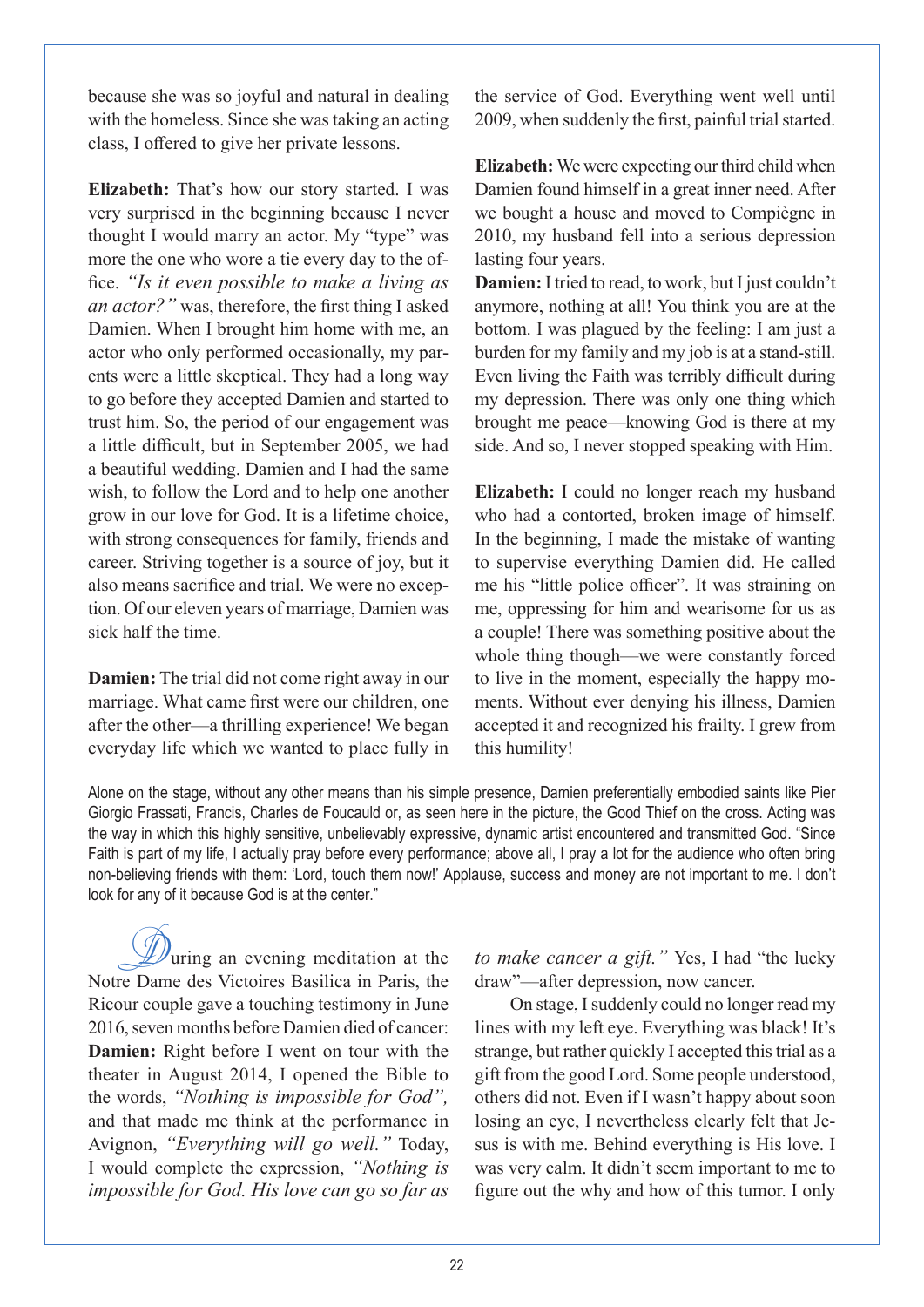knew that Jesus went so far in His love as to allow something like this for me.

**Elizabeth:** When Damien called me from the festival in Avignon, I was pregnant with our fourth child about which we were so excited. Then he said, *"Elizabeth, I have cancer."* I was shocked, and yet, I believe that God also gave us special graces in this situation.

**Damien:** Yes, something very important happened there in my life and in the life of my wife. Such trials unite a couple very much. It resulted in a much deeper encounter with God, but also with my wife, children and others who were suffering. For me, it was worth losing an eye if it meant growing in love for God, for my wife and for my children. Elizabeth and I have often spoken very calmly about what might all happen with this cancer, including metastasis and death. We were deeply united in this "adventure".

After adjusting to a glass eye, I joyfully took up again my acting career, even though I wasn't in the best condition after months of chemotherapy.

**Elizabeth:** One year passed. In October 2015, metastasis was found in the liver, in his bones, on his lungs and in his pancreas. Medicine was powerless. I still remember well, we were sitting in a café and I had to say the most difficult thing I have ever said in my life, in our whole marriage, *"Damien, your life is going to end soon."* 

It hit him hard, but he had to hear loud and clear what the doctors did not directly want to say. In the whole two years of his illness, however, Damien never rebelled against God. Sure, my husband has a temper, and he could become upset with people, even me and the children, but he was never angry at God.

**Damien:** Elizabeth said I am brave and accepting. No, I do not have many merits, not much courage, not much strength because, before I met Elizabeth, I was not always so faithful in my relationship to God. Nonetheless, I have Elizabeth to thank that for the last ten years God has been able to imprint his face upon me.

I can recognize God's love through the love

of my wife. It isn't hard to love a child. To love each other as spouses is a fight, but it is the most beautiful fight. I would not have been able to deal with my cancer if I had a woman at my side who tempted me to deny God or to rebel against Him. I am so thankful to the Lord, because he has used my wife in a unique way for the holiness he wants to build in me. God patiently and very concretely shows me His love every day. I see it in Elizabeth's love and I hope that it is the same for her! Alone, we cannot do much.

**Elizabeth:** Many people ask me, *"Why does it have to be Damien, who is still so young at age forty-four, that has cancer? Why, why … your children are still so small. That is so unfair! What kind of God lets something like this happen? What did you do to deserve this?"*

We never asked ourselves these questions. I never found it unfair because I thought of how the apostles also asked the Lord about the man born blind, *"Who sinned, this man or his parents, that he was born blind?"* Jesus answered loud and clear, *"Neither he nor his parents sinned."* Then the Lord said something extraordinary, which I apply to Damien, *"It is so that the works of God might be made visible through him."* I believe that God manifests Himself through Damien: how he lives with his illness, how the whole family and, with us, our circle of friends support him and how we all mutually carry one another in prayer.

God gives us His strength because all this is beyond our strength and Damien's as well. He deeply manifests His glory in Damien! Today, he is the one who encourages and carries me. It is incredible. It has to come from our dear God. It is a sign from God, His concrete work in our lives!

**Damien:** My condition has stabilized through the palliative treatment. I tell myself, *"How lucky I am! Soon I will see my God! I want to go straight to paradise to see God face to face. If purgatory, then I prefer to suffer still a little here.*" Yes, it is and remains a great challenge to prove God's love to my wife, my children and my friends in everyday life, in the midst of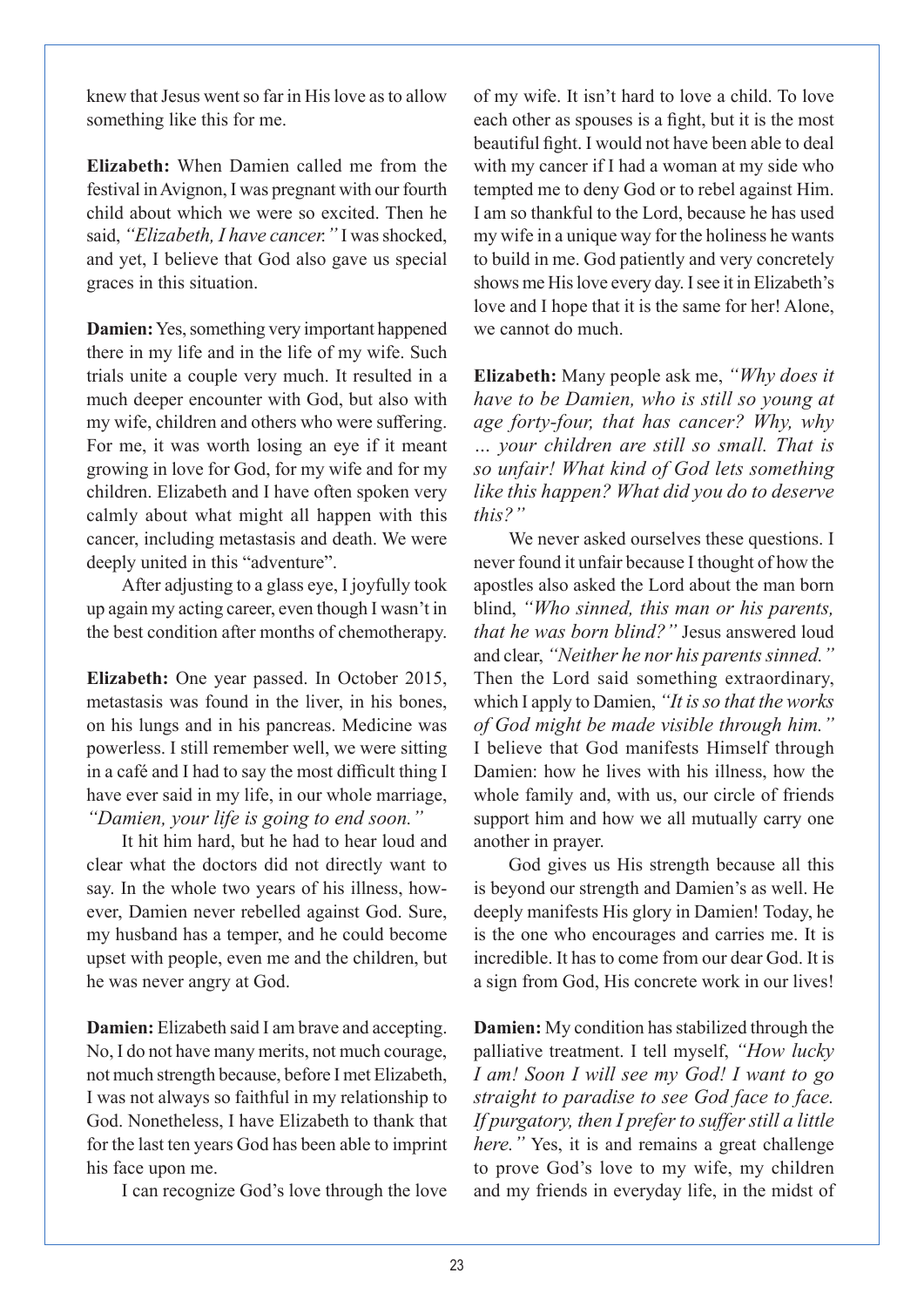misunderstandings, when nothing works out and mistakes become visible. I openly told the Lord, *"Perhaps it honors You more if You leave me here on earth a little longer. I have a wonderful wife. We are one heart and soul. You speak to me through her."*

Yes, she helps me to be faithful in my relationship to God. Without her, I wouldn't be speaking like this, and it's true, I am lucky to have such wonderful children. I simply tell the Lord, *"Everything is in Your hands."*

The children have not fully realized that their dad has died. Their simplicity has made a gap. The two youngest live completely in the present. Six-year-old Marguerite said at her dad's death, *"Dying is like moving. You dwell in God's* 

## *heart, but you live anyways."*

Sometimes Damien's absence as father and husband pulls the carpet out from under my feet. Now, I have to make decisions on my own. I cannot share the responsibility with my husband anymore. The tenderness, our understanding each other without words, the humor, being united in body, an adult conversation after dinner, I miss it all.

Our marital unity as a couple no longer exists, but our relationship of inner trust continues. The spiritual bond which united us on earth remains in heaven. In my prayers, I prefer to converse with Damien. If I am exhausted or at wit's end, I turn to him as the intercessor for our family. Damien lives on in God's heart, and knowing that I will meet him again someday gives me hope.

Elizabeth entrusted to us a secret of her heart which is so precious to her: "If there is one thing that has carried me through the last few years, it is my prayer for the sanctification of the priests. I've always held firmly to this. It makes me happy and gave meaning to all the struggles our family went through. Damien knew about this and he always encouraged me to continue. He offered up his suffering for his family and his children; I offered mine for the priests and their sanctification.

A WWedding for TIwo

Andrea and Stefan Dorr live in a little Austrian town close to the border of the Czech Republic. Andrea works in a cardiovascular rehabilitation center, and Stefan runs a lumbar yard and cuts down trees with a harvester. They met in 2000, fell in love and moved in together. Andrea related, *"For my thirtieth birthday, Stefan threw a surprise party. All our friends and relatives were invited. It was a wonderful evening, which only became better… He made a romantic proposal to me in front of all the guests; I, of course, said Yes."* The two of them euphorically began to plan the wedding, and one thing was certain: *"We want to marry in the Church."* The whole family was involved in the preparations. Since none of their siblings had married in the Church, everybody was anticipat-

ing an outright pompous wedding. The two of them bought a house at the beginning of 2014 and started renovating it right away. That meant, however, putting off the wedding because there was no time for it. They kept thinking it over: how should the wedding be, who should they invite, where should it take place…? Endless questions. One day, Stefan and Andrea set a goal, *"We'll get married in 2016! Yet all the planning was so stressful that we nearly wanted to give up again."* Andrea's mom, who had been sick with cancer for fourteen years, would be unable to attend. Then they had another thought: Why not marry alone? No stress, no big plans; and if mom can't be there, then nobody should. That was the solution: a wedding for two, only with witnesses! Stefan thought that the pilgrim church Our Lady